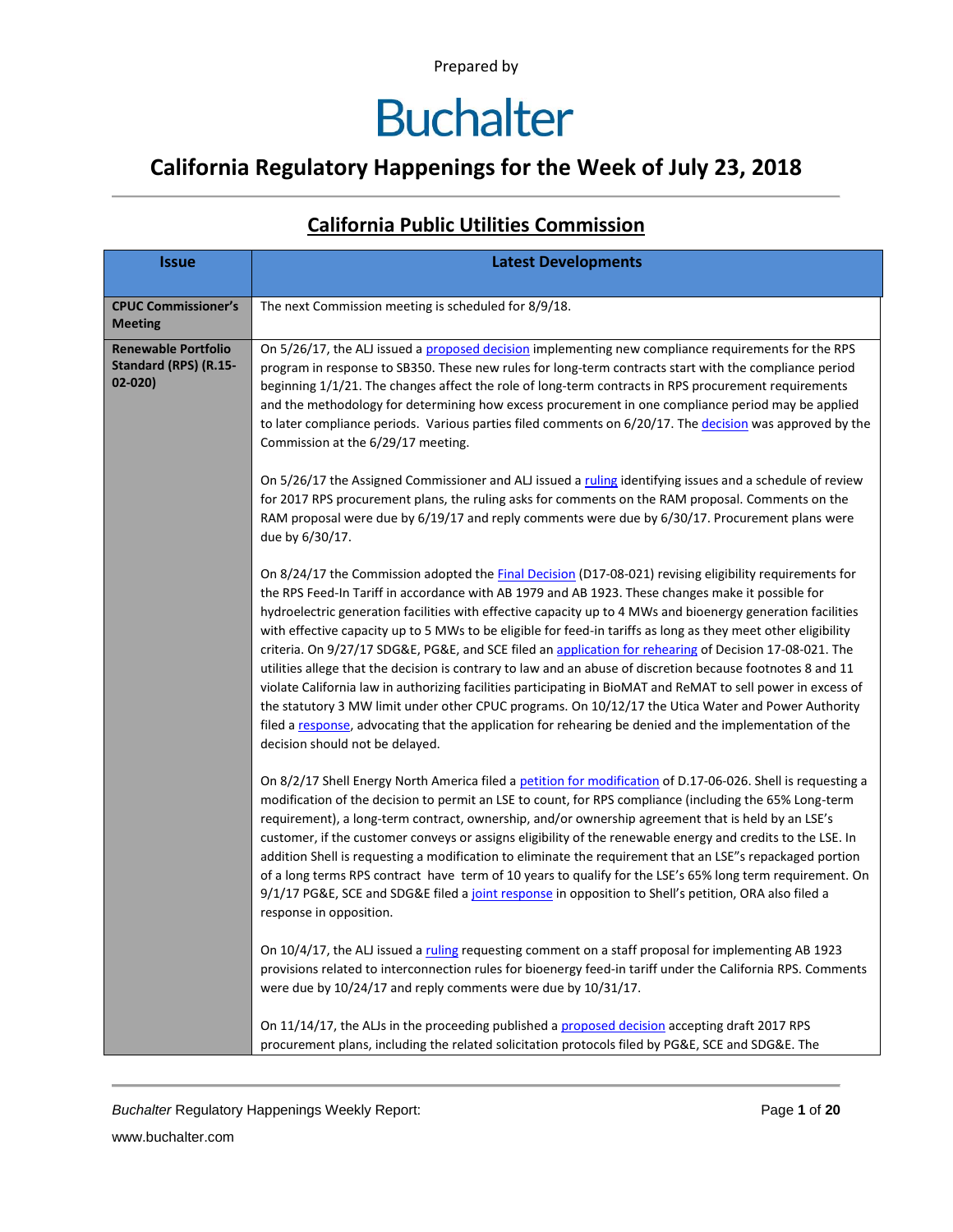# **Buchalter**

### **California Regulatory Happenings for the Week of July 23, 2018**

|                             | proposed decision approves the request by PG&E, SCE and SDG&E to forgo holding a 2017 RPS solicitation            |
|-----------------------------|-------------------------------------------------------------------------------------------------------------------|
|                             | and authorizes the utilities to conduct solicitations for the short-term (5 years or less), sales of RPS volumes  |
|                             | during the timeframe covered by the 2017 RPS Procurement Plans. The utilities are still required to submit        |
|                             | Tier 1 Advice Letters for Commission approval of short-term sales resulting from a solicitation. In addition      |
|                             | the decision approves the request of the utilities to engage in bilateral transactions to sell RPS volumes,       |
|                             | subject to the Commission review and approval via the Tier 3 Advice Letter process. The decision also             |
|                             | approves the 2017 RPS Procurement plans filed by several small and multi-jurisdictional utilities, CCAs and       |
|                             | ESPs. On 12/14/17 the decision was adopted by the Commission.                                                     |
|                             | On 1/4/18 the ALJ issued a ruling requesting comments on how SB350 impacts determination of RPS                   |
|                             | penalties for noncompliance with and waivers of RPS procurement requirements to inform a future                   |
|                             | Commission decision on revisions to RPS enforcement rules in light of SB350. The ruling identifies various        |
|                             | issues for comment. On 1/12/18 the ALJ extended the comment deadline to 2/1/18 and reply comments to              |
|                             | $2/12/18$ .                                                                                                       |
|                             |                                                                                                                   |
|                             | On 1/12/18 Direct Energy Business, LLC, and on 1/19/18 Gexa Energy California, LLC and Liberty Power              |
|                             | Holdings, LLC, filed motions requesting waiver of their respective RPS procurement requirements for               |
|                             | compliance period one. Comments were due by 2/26/18. On 3/8/18 Direct Energy Business, LLC withdrew               |
|                             | its motion for a waiver.                                                                                          |
|                             | On 4/16/18 the Assigned Commissioner issued a ruling requesting party comments on proposed                        |
|                             | modifications of language in Sections 4.1 and 4.2 of the Biomat Power Purchase Agreement. Comments                |
|                             | were due by 4/26/18.                                                                                              |
|                             |                                                                                                                   |
|                             | On 5/1/18 the ALJ issued a proposed decision implementing SB350 provisions on penalties and waivers in            |
|                             | the RPS program and denying Shell Energy North America's petition for modification of D.17-06-026. The            |
|                             | decision maintains the existing RPS penalty scheme and integrates changes made by SB350 into the                  |
|                             | current RPS waiver scheme.                                                                                        |
|                             | On 5/31/18 the CPUC adopted Decision D.1805032 modifying Sections 4.1 and 4.2 of the Bioenergy market             |
|                             | adjusting tariff power purchase agreement previously approved in D.15-09-004 and D.1805023                        |
|                             | implementing SB350 provision of penalties and waivers in the RPS program and denying modification of              |
|                             | D1706026.                                                                                                         |
|                             |                                                                                                                   |
|                             | On 6/21/18 the assigned Commissioner ALJ issued a ruling identifying the issues and schedule of review for        |
|                             | the 2018 RPS procurement plans. The ruling seeks comment from parties on questions related to the                 |
|                             | consideration of energy storage in RPS tariffs and power purchase. IOUs, small utilities, ESPs and CCAs           |
|                             | must file their proposed annual RPS procurement plans by 7/20/18. On 7/10/18 a corrected ruling was               |
|                             | issued. On 7/12/18 the City of San Jose filed for an extension of time to file its RPS plan and Shell Energy      |
|                             | filed a motion for an extension of time for all ESP's to file their RPS plans. On 7/13/18 Liberty Utilities filed |
|                             | for an extension. On 7/17/18 East Bay Community Energy filed a motion for extension.                              |
| OIR to adopt rules and      | On 5/15/17 the Assigned Commissioner issued a proposed decision approving the Natural Gas Leak                    |
| procedures governing        | Abatement Program consistent with SB1371. Comments were due by 6/4/17. The decision (D.17-06-015)                 |
| <b>Commission-regulated</b> | was signed by the Commission on 6/15/17.                                                                          |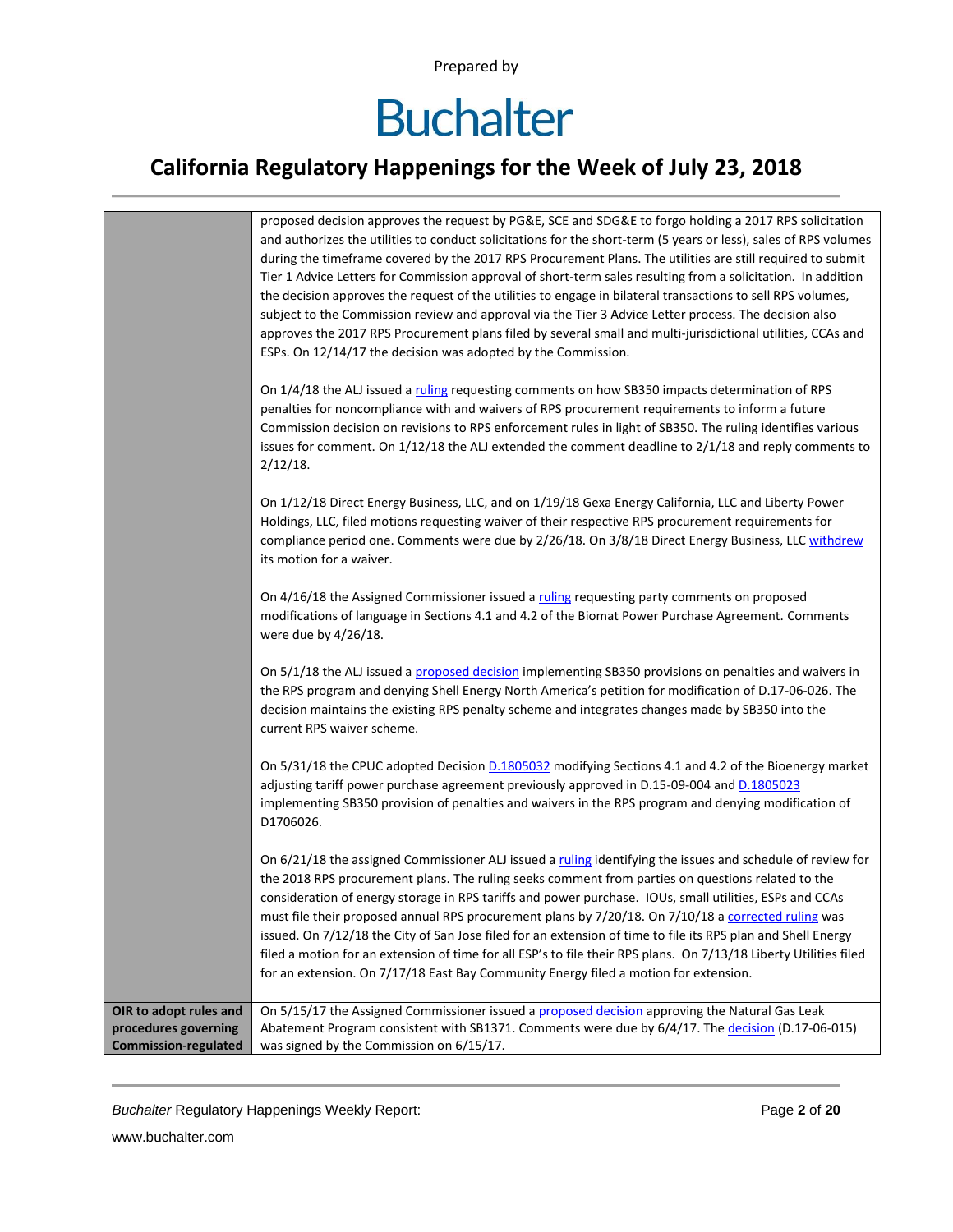### **California Regulatory Happenings for the Week of July 23, 2018**

| natural gas pipelines                                                                                                                 |                                                                                                                                                                                                                                                                                                                                                                                                                                                                                                                                                                                                                                                                                                                                                                               |
|---------------------------------------------------------------------------------------------------------------------------------------|-------------------------------------------------------------------------------------------------------------------------------------------------------------------------------------------------------------------------------------------------------------------------------------------------------------------------------------------------------------------------------------------------------------------------------------------------------------------------------------------------------------------------------------------------------------------------------------------------------------------------------------------------------------------------------------------------------------------------------------------------------------------------------|
| and facilities to                                                                                                                     | A workshop was held on 8/1/17 to discuss the development of a template for consistency in Best practices                                                                                                                                                                                                                                                                                                                                                                                                                                                                                                                                                                                                                                                                      |
| reduce natural gas                                                                                                                    | compliance plans that will be required as part of the gas safety plans commencing 3/15/18.                                                                                                                                                                                                                                                                                                                                                                                                                                                                                                                                                                                                                                                                                    |
| leakage consisted                                                                                                                     |                                                                                                                                                                                                                                                                                                                                                                                                                                                                                                                                                                                                                                                                                                                                                                               |
| with SB1371 (R.15-01-<br>008)                                                                                                         | On 7/21/17 the ALJ issued a ruling providing notice of a prehearing conference on 8/24/17 and directing<br>joint pre-hearing conference statements. The purpose of the PHC was to discuss the scope and procedural<br>schedule of the second phase of the proceeding. A joint pre-hearing conference statement was due by<br>8/18/17. (see email ruling correcting PHC date).                                                                                                                                                                                                                                                                                                                                                                                                 |
|                                                                                                                                       | On 9/20/17 the Commissioner issued an amended scoping ruling. The second phase of the proceeding will<br>focus on the following broad policy issues: 1) what data is necessary in order for the CPUC to consider a<br>"cost-effectiveness" framework in this proceeding; 2) how should the CPUC's annual report requirements<br>and 26 best practices be harmonized with information or action required by other entities such as the<br>PHMSA, DOGGR, ARB and local air quality management districts; 3) pursuant to 975(f) how should rules<br>and procedures including best practices and repair standards developed in this proceeding be incorporated<br>into the applicable general orders; 4) how should ratemaking treatment for LUAF be structured and<br>evaluated? |
|                                                                                                                                       | On 11/30/17 the ALJ issued a ruling entering the ARB and CPUC's joint staff annual report on analysis of<br>6/16/17 Utilities' reports into the record. Comments are requested on 1) whether the Joint staff annual<br>report clearly illustrate the trends of findings based on CPUC/ARB staff's analysis of the June 2017 reports,<br>and 2) what are "lessons learned" from this reporting and analysis process that were not identified by staff.<br>Comments were due by 12/12/17.                                                                                                                                                                                                                                                                                       |
| OIR to Develop an<br><b>Electricity Integrated</b><br><b>Resource Planning</b><br><b>Framework to</b><br><b>Coordinate and Refine</b> | On 10/7/16, the City of Lancaster, Sonoma Clean Power Authority, and Marin Clean Energy filed a motion<br>requesting that the Commission take official notice of future load growth among operational CCA programs<br>and the growing number of communities exploring CCA programs. On 10/24/16 SCE, SDG&E and PG&E<br>filed a joint response requesting that the Commission deny the motion as the facts presented in the<br>motion are not currently relevant in the proceeding.                                                                                                                                                                                                                                                                                            |
| Long-Term<br><b>Procurement Planning</b><br><b>Requirements (R16-</b><br>$02 - 007$                                                   | On 12/21/16 the ALJ and Assigned Commissioner issued a ruling requesting comments on disadvantaged<br>communities and other aspects of SB350, and modifying the proceeding schedule. Comments were due by<br>2/17/17 and reply comments were due 2/27/17.                                                                                                                                                                                                                                                                                                                                                                                                                                                                                                                     |
|                                                                                                                                       | On 1/12/17, a webinar was held by the Modeling Advisory Group to ensure that modeling work<br>undertaken by Energy Division and individual LSE's as part of the 2017 IRP is transparent and objective.                                                                                                                                                                                                                                                                                                                                                                                                                                                                                                                                                                        |
|                                                                                                                                       | On 1/18/17, the ALJ issued a ruling seeking comment on assumptions and scenario for use in long term<br>planning in 2017, with emphasis on the CAISO Transmission Planning Process. Comments were due by<br>$2/3/17$ and reply comments were due by $2/10/17$ .                                                                                                                                                                                                                                                                                                                                                                                                                                                                                                               |
|                                                                                                                                       | On 2/23/17, the CPUC and the CEC hosted a joint workshop on GHG Target Setting for the Integrated<br>Resource Planning (IRP) Process.                                                                                                                                                                                                                                                                                                                                                                                                                                                                                                                                                                                                                                         |
|                                                                                                                                       | On 2/28/17 Commissioner Randolph issued a ruling adopting assumptions and one scenario for use in long-<br>term planning in 2017.                                                                                                                                                                                                                                                                                                                                                                                                                                                                                                                                                                                                                                             |
|                                                                                                                                       | On 5/1/17 the ALJ sent an email to the service letter informing parties that several workshops scheduled in<br>the CEC Integrated Policy Report process may be of interest to parties to this proceeding. The first<br>workshop was on 5/12/17.                                                                                                                                                                                                                                                                                                                                                                                                                                                                                                                               |

**Buchalter Regulatory Happenings Weekly Report:** Page 3 of 20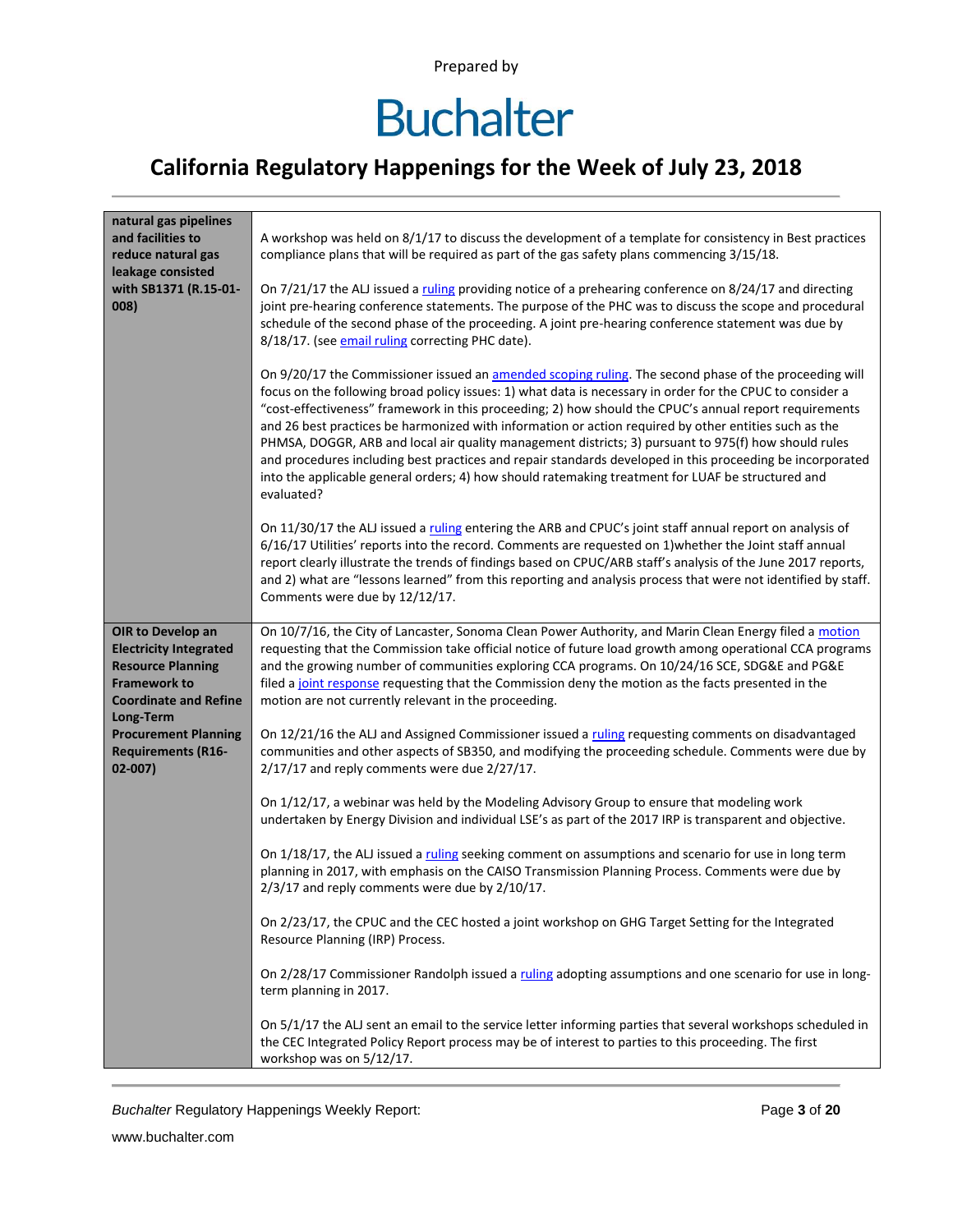## **Buchalter**

### **California Regulatory Happenings for the Week of July 23, 2018**

| On 5/16/17 the ALJ issued a ruling seeking comment from parties on a staff proposal titled "Proposal for<br>Implementing Integrated Resource Planning at the CPUC: An Energy Division Staff Proposal." The ruling<br>formally enters the proposal into the record. Comments were due by 6/14/17 and reply comments were<br>due by 6/26/17                                                                                                                                                                                                                                                                                                                                                                                                                            |
|----------------------------------------------------------------------------------------------------------------------------------------------------------------------------------------------------------------------------------------------------------------------------------------------------------------------------------------------------------------------------------------------------------------------------------------------------------------------------------------------------------------------------------------------------------------------------------------------------------------------------------------------------------------------------------------------------------------------------------------------------------------------|
| CPUC Energy Division staff held a webinar on the proposal for implementing IRP at the CPUC on 6/7/17.                                                                                                                                                                                                                                                                                                                                                                                                                                                                                                                                                                                                                                                                |
| On 6/13/17 the ALJ issued a ruling modifying the schedule of the proceeding. The ruling extended the<br>initial comment period on the IRP Staff Proposal to June 28, 2017 and reply comments to July 12, 2017.                                                                                                                                                                                                                                                                                                                                                                                                                                                                                                                                                       |
| On 7/19/17 the ALJ noticed two modeling workshops. The first workshop was on 7/27/17 and allowed<br>parties to ask clarifying questions and provide preliminary feedback on the first set of modeling results for<br>the IRP process. The second workshop was held on 8/15/17. At this workshop, CES-21, a public-private<br>collaborative research and development effort between PG&E, SCE, SDG&E and the Lawrence Livermore<br>National Laboratory, presented its final report on the Grid Integration Flexibility Metrics and Standards<br>Project. On 9/12/17 PG&E submitted the final report of the grid integration flexibility metrics and<br>standards.                                                                                                     |
| On 9/19/17 the ALJ issued a ruling seeking comment a proposed reference system plan and related<br>commission policy actions. Comments were due by 10/26/17 and reply comments were due by 11/9/17.<br>On 10/3/17 the ALJ issued a ruling correcting Attachment C to the original 9/18/17 ruling.                                                                                                                                                                                                                                                                                                                                                                                                                                                                    |
| On 10/10/17 the ALJ granted a 10/7/16 motion from the City of Lancaster, Marin Clean Energy, and<br>Sonoma Clean Power Authority for official notice of future load growth among operational CCA programs<br>as well as the growing number of communities formally exploring and planning CCA programs. In the same<br>ruling the ALJ granted the separate 3/6/17 motion of Magellan Wind LLC seeking official notice of<br>executive actions relating to the potential value of California's offshore wind resources. However, both<br>motions were granted for purposes of taking official notice that certain local, state and federal agency<br>actions have occurred but not for purposes of reliance on any underlying facts associated with those<br>actions. |
| On 11/27/17 the ALJ denied a motion by the Protect Our Community Foundation (POCF) for evidentiary<br>hearings. POCF had alleged that an informal process is insufficient to fulfill the requirements of SB350 and<br>the RESOLVE model must be subject to verification via hearings.                                                                                                                                                                                                                                                                                                                                                                                                                                                                                |
| On 12/28/17 Commissioner Randolph issued a proposed decision setting requirements for load serving<br>entities filing integrated resource plans. Various comments were filed on 1/17/18. The final decision was<br>approved at the Commission's 2/8/18 meeting (D18-02-018).                                                                                                                                                                                                                                                                                                                                                                                                                                                                                         |
| On 1/30/18 Imperial County filed a motion to reopen the record to consider the impact of new import<br>tariffs on solar cells and modules in the reference system plan.                                                                                                                                                                                                                                                                                                                                                                                                                                                                                                                                                                                              |
| On 2/28/18 Friends of the Earth, NRDC, CURE and PG&E filed a joint petition for modification of D18-02-<br>018 (the IRP decision). Decision 18-02-018 contains direction regarding the procurement of GHG free<br>replacement resources in the event Diablo Canyon is retired earlier than 2024-2025, but does not address<br>procurement direction for the planned retirement date. The joint parties have requested that the decision<br>be modified to address this gap in direction.                                                                                                                                                                                                                                                                             |
| The IRP Modeling Advisory Group held a webinar on 3/29/18.                                                                                                                                                                                                                                                                                                                                                                                                                                                                                                                                                                                                                                                                                                           |

**Buchalter Regulatory Happenings Weekly Report:** Page 4 of 20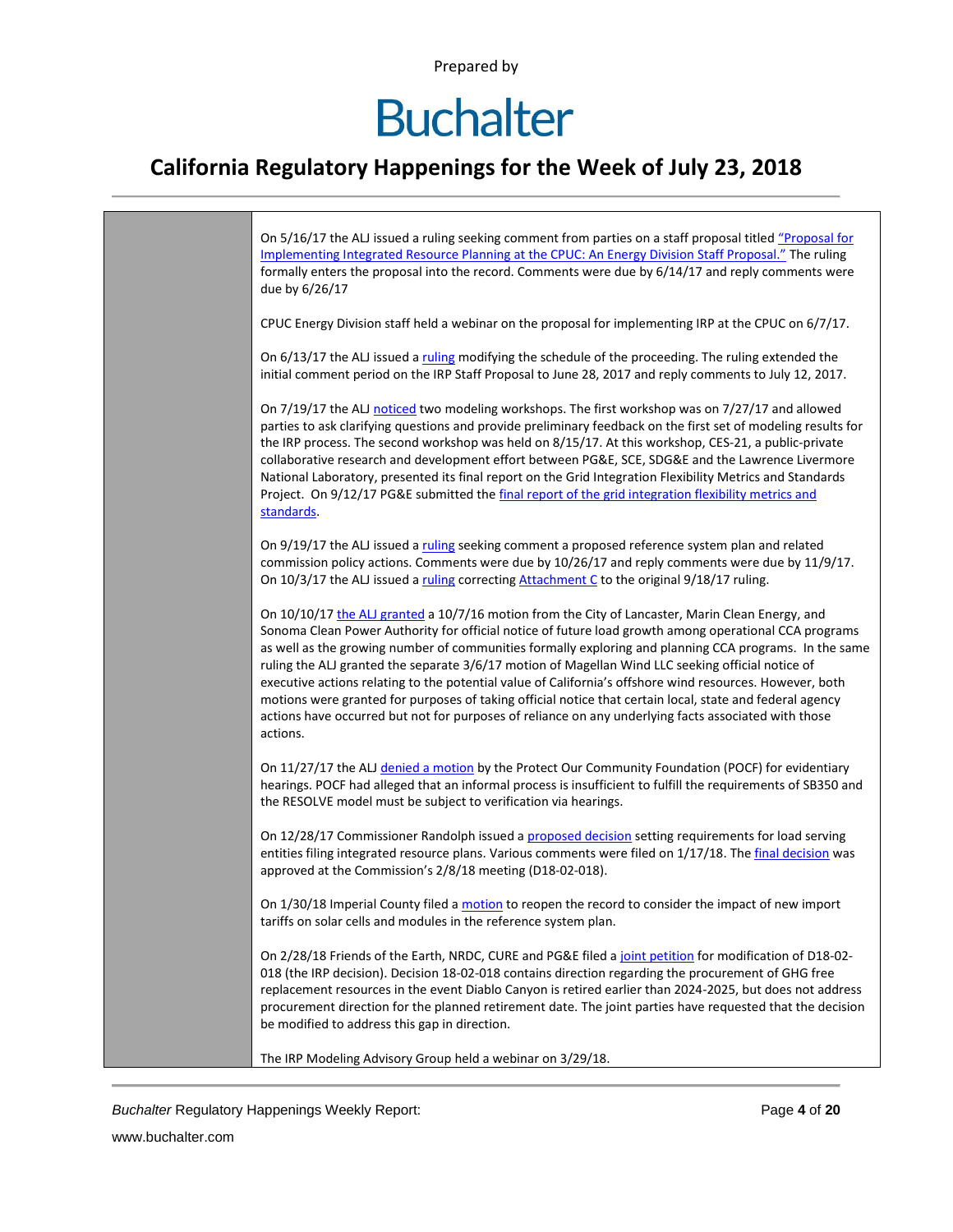### **Buchalter**

### **California Regulatory Happenings for the Week of July 23, 2018**

|                                                                                                                                                                                                        | On 4/3/18 the ALJ issued a ruling seeking comment on ghg emissions accounting methods and addressing<br>updated ghg benchmarks. Comments on the ruling and new CCA 2030 load forecasts were due by 4/20/18.<br>Reply comments on the GHG accounting and comments on the new CCA load forecasts were permitted no<br>later than 4/30/18.                                                                                                                                                                                                                                                                                                                                                                                                                                                                                                                                                                                                                                                                                                                                                                                                                                                                                                                                           |
|--------------------------------------------------------------------------------------------------------------------------------------------------------------------------------------------------------|-----------------------------------------------------------------------------------------------------------------------------------------------------------------------------------------------------------------------------------------------------------------------------------------------------------------------------------------------------------------------------------------------------------------------------------------------------------------------------------------------------------------------------------------------------------------------------------------------------------------------------------------------------------------------------------------------------------------------------------------------------------------------------------------------------------------------------------------------------------------------------------------------------------------------------------------------------------------------------------------------------------------------------------------------------------------------------------------------------------------------------------------------------------------------------------------------------------------------------------------------------------------------------------|
|                                                                                                                                                                                                        | On 5/14/18 the ALJ and assigned Commissioner issued an amended scoping memo and ruling. The scope of<br>the remainder of the proceeding will be divided into three categories; 1. Items required in preparation for<br>the filing of individual LSE IRPs; 2. Consideration of individual IRPs, leading to adoption of the Preferred<br>System Plan; 3. Groundwork and preparation on policy issues for consideration in the 2019-2020 IRP Cycle.                                                                                                                                                                                                                                                                                                                                                                                                                                                                                                                                                                                                                                                                                                                                                                                                                                  |
|                                                                                                                                                                                                        | On 5/25/18 the ALJ issued a ruling finalizing ghg emissions accounting methods, load forecasts and ghg<br>benchmarks for individual IRP filings and allowing entities to update their load forecasts and GHG<br>benchmarks by accounting for new CCA load.                                                                                                                                                                                                                                                                                                                                                                                                                                                                                                                                                                                                                                                                                                                                                                                                                                                                                                                                                                                                                        |
|                                                                                                                                                                                                        | After receiving motions from two entities to update their load forecasts (CleanPowerSF and Los Angeles<br>Community Choice Energy), on 6/18/18 the ALJ issued a ruling finalizing load forecasts and ghg<br>benchmarks for individual IRP filings.                                                                                                                                                                                                                                                                                                                                                                                                                                                                                                                                                                                                                                                                                                                                                                                                                                                                                                                                                                                                                                |
|                                                                                                                                                                                                        | On 6/28/18 Sonoma Clean Power Authority filed a motion requesting the issuance of a ruling confirming<br>that certain information (including RA information) submitted by Sonoma Clean Power and all Community<br>Choice Aggregation programs as part of the IRP process be submitted under seal. On 7/13/18 PG&E filed a<br>motion for permission to file a late response and Sonoma Clean Power filed a motion and reply in<br>response, the ALJ granted the motion of PG&E and allowed Sonoma Clean Power to reply. On 7/26/18 the<br>ALJ granted in part and denied in part the motion of Sonoma Clean Power Authority. The ALJ granted the<br>portion of the motion related to filing capacity pricing information under seal.                                                                                                                                                                                                                                                                                                                                                                                                                                                                                                                                               |
|                                                                                                                                                                                                        | A workshop was held on 7/13/18.                                                                                                                                                                                                                                                                                                                                                                                                                                                                                                                                                                                                                                                                                                                                                                                                                                                                                                                                                                                                                                                                                                                                                                                                                                                   |
| <b>Policies, Procedures</b><br>and Rules for<br><b>Regulation of Physical</b><br>Security for the<br><b>Electric Supply</b><br><b>Facilities of Electrical</b><br><b>Corporations (R15-06-</b><br>009) | On 3/10/17 the Assigned Commissioner issued a Phase 1 Scoping Memo and Ruling in this rulemaking<br>regarding policies, procedures and rules for regulation of physical security for the electric supply facilities<br>of electric corporations consistent with Public Utilities Code Section 364 and to establish standards for<br>disaster and emergency preparedness plans for electrical corporations and regulated water companies<br>pursuant to Public Utilities Code Section 768.6. Phase I of the proceeding will consider whether any new<br>rules, standards or General Orders or modifications to other existing policies should apply to all electrical<br>supply facilities within the jurisdiction of the Commission, including facilities owned by publicly owned<br>utilities and rural electrical cooperatives. This phase will pertain to the requirements to address the<br>physical security risks to the electrical supply facilities of electrical corporations and will address whether<br>the Commission should go beyond the physical security regulations of NERC's CIP-9-014-2. A proposed<br>decision in Phase I is anticipated in February 2018. Phase II will address emergency and disaster<br>preparedness plans. A workshop was held on 5/2/17. |
|                                                                                                                                                                                                        | On 7/12/17 the ALJ issued a ruling issuing combined workshop notes and request for straw proposals.<br>Comments on Attachment A to the proceeding were due by 7/28/17, straw proposals were due by 8/11/17<br>and comments on the straw proposals were due by 8/25/17. On 8/31/17 Bear Valley Electric Service, SCE,<br>CMUA, LADWP, Liberty CalPeco, National Rural Electric Cooperative Association, Pacificorp, PG&E, SMUD,<br>and SDG&E filed a joint draft straw proposal. The Office of Ratepayer Advocates and the Safety and<br>Enforcement Division filed comments on 9/14/17. A workshop was held on 9/29/17 to review how SB699<br>informs the appropriate CPUC response and responsibility in addressing the physical security of California's<br>system and the joint-utility proposal. The Office of Ratepayer Advocates and the Safety and Enforcement                                                                                                                                                                                                                                                                                                                                                                                                             |

**Buchalter Regulatory Happenings Weekly Report:** Page 5 of 20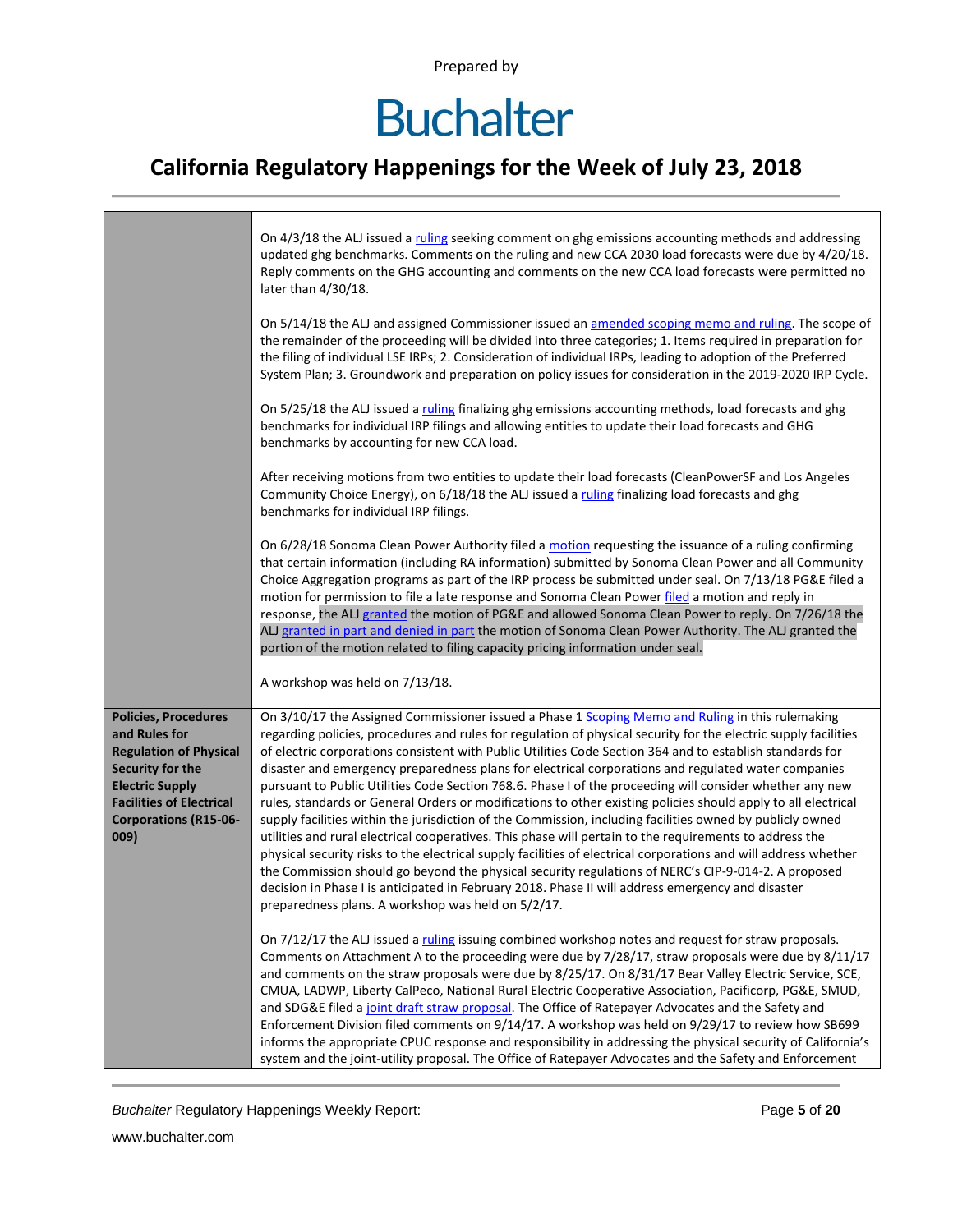# **Buchalter**

### **California Regulatory Happenings for the Week of July 23, 2018**

|                                                                                                                 | Division filed comments on 9/14/17.                                                                                                                                                                                                                                                                                                                                                                                                                                                                                                                                                                                                                                                                                                                                                                                                                                                                                                                                                                             |
|-----------------------------------------------------------------------------------------------------------------|-----------------------------------------------------------------------------------------------------------------------------------------------------------------------------------------------------------------------------------------------------------------------------------------------------------------------------------------------------------------------------------------------------------------------------------------------------------------------------------------------------------------------------------------------------------------------------------------------------------------------------------------------------------------------------------------------------------------------------------------------------------------------------------------------------------------------------------------------------------------------------------------------------------------------------------------------------------------------------------------------------------------|
|                                                                                                                 | On 1/3/18 the ALJ issued an email ruling allowing parties to file legal briefs concerning the Commission's<br>jurisdiction over publically owned electrical utilities and rural electric cooperatives. The scoping ruling in<br>this proceeding asks the following question: "Should any new rules, standards, or General Orders or<br>modifications to existing policies apply to all electrical supply facilities within the jurisdiction of the<br>Commission, including publicly owned electrical utilities and rural electric cooperatives?" Legal briefs were<br>due by 1/26/18. Reply briefs were due by 2/9/18. SMUD, LADWP, The National Rural Electric Cooperative<br>Association and CMUA filed a reply brief.                                                                                                                                                                                                                                                                                       |
|                                                                                                                 | On 1/16/18 the ALJ issued a ruling allowing comments on the safety and enforcement division's risk<br>assessment and safety advisory section evaluation of the joint utility proposal and recommendations for<br>consideration posted on 1/4/18. Comments were due by 2/2/18 and reply comments were due by<br>$2/16/18$ .                                                                                                                                                                                                                                                                                                                                                                                                                                                                                                                                                                                                                                                                                      |
|                                                                                                                 | On 1/19/18 the ALJ issued a ruling setting the prehearing conference for Phase II of the proceeding for<br>3/15/18. The prehearing conference addressed the status, scope and schedule for Phase II along with any<br>changes to the service list or procedural issues. Prehearing conference statements shall be limited to<br>enumerated questions set forth in the ruling. These questions include the number and type of workshops;<br>what elements should be included in the emergency and disaster preparedness plans; what new rules,<br>standard, general orders, or modifications should the Commission consider to ensure that entities are in<br>compliance with Public Utilities Code Section 768.6; should the new rules apply to publicly owned electrical<br>utilities and rural electric cooperatives and should any rules be adopted to insure that cities and counties<br>have an opportunity to participate in plan preparation. Prehearing conference statements were due by<br>$3/1/18$ . |
|                                                                                                                 | On 5/31/18 the Assigned Commissioner released the Phase II Scoping Memo and Ruling. The scope<br>includes issues related to disaster and emergency preparedness plans. Workshops will be held throughout<br>the rest of 2018 and a proposed decision on phase 1 issues is anticipated for Summer 2019.                                                                                                                                                                                                                                                                                                                                                                                                                                                                                                                                                                                                                                                                                                          |
| <b>Streamlining</b><br><b>Interconnection of</b><br><b>Distributed Energy</b><br><b>Resources and</b>           | On 7/13/17 the Commission issued an order instituting the rulemaking to consider streamlining<br>interconnection of distributed energy resources and improvements to rule 21. Various parties filed<br>comments on 8/2/17, including CESA, Tesla, Chargepoint and CAISO.                                                                                                                                                                                                                                                                                                                                                                                                                                                                                                                                                                                                                                                                                                                                        |
| <b>Improvements to Rule</b>                                                                                     | A pre-hearing conference was held on 9/13/17. Notice                                                                                                                                                                                                                                                                                                                                                                                                                                                                                                                                                                                                                                                                                                                                                                                                                                                                                                                                                            |
| 21 (R17-07-007)                                                                                                 | On 10/2/17 the Assigned Commissioner and the ALJ issued a scoping ruling in the proceeding. The ruling<br>sets forth three phases. The first phase will deal with urgent issues, the second phase will deal with<br>ratesetting issues requiring coordination with R1408013 and the third phase will deal with small and multi-<br>jurisdictional utility rules. The schedule for the proceeding currently runs through 2020.                                                                                                                                                                                                                                                                                                                                                                                                                                                                                                                                                                                   |
|                                                                                                                 | On 2/14/18 the ALJ issued an email ruling amending the schedule and extending the deadlines for the<br>working group 1 proposal and the working group 2 proposal. The ALJ also reassigned Issue 6 (development<br>of forms and agreements to allow Distributed Energy Resources to fulfill Rule 21 requirements related to<br>smart inverters) to working group 2.                                                                                                                                                                                                                                                                                                                                                                                                                                                                                                                                                                                                                                              |
| <b>Resource Adequacy,</b><br><b>Consider Program</b><br><b>Refinements and</b><br><b>Establish Annual Local</b> | On 9/28/17 the commission opened a rulemaking to oversee the resource adequacy program, consider<br>program refinements and establish annual local and flexible procurement obligations for the 2019 and<br>2020 compliance years. The proceeding is the successor to R14-10-010. Comments on preliminary matters<br>pertaining to the scope, schedule, and administration of the proceedings were due 10/30/17 and reply                                                                                                                                                                                                                                                                                                                                                                                                                                                                                                                                                                                       |

**Buchalter Regulatory Happenings Weekly Report:** Page 6 of 20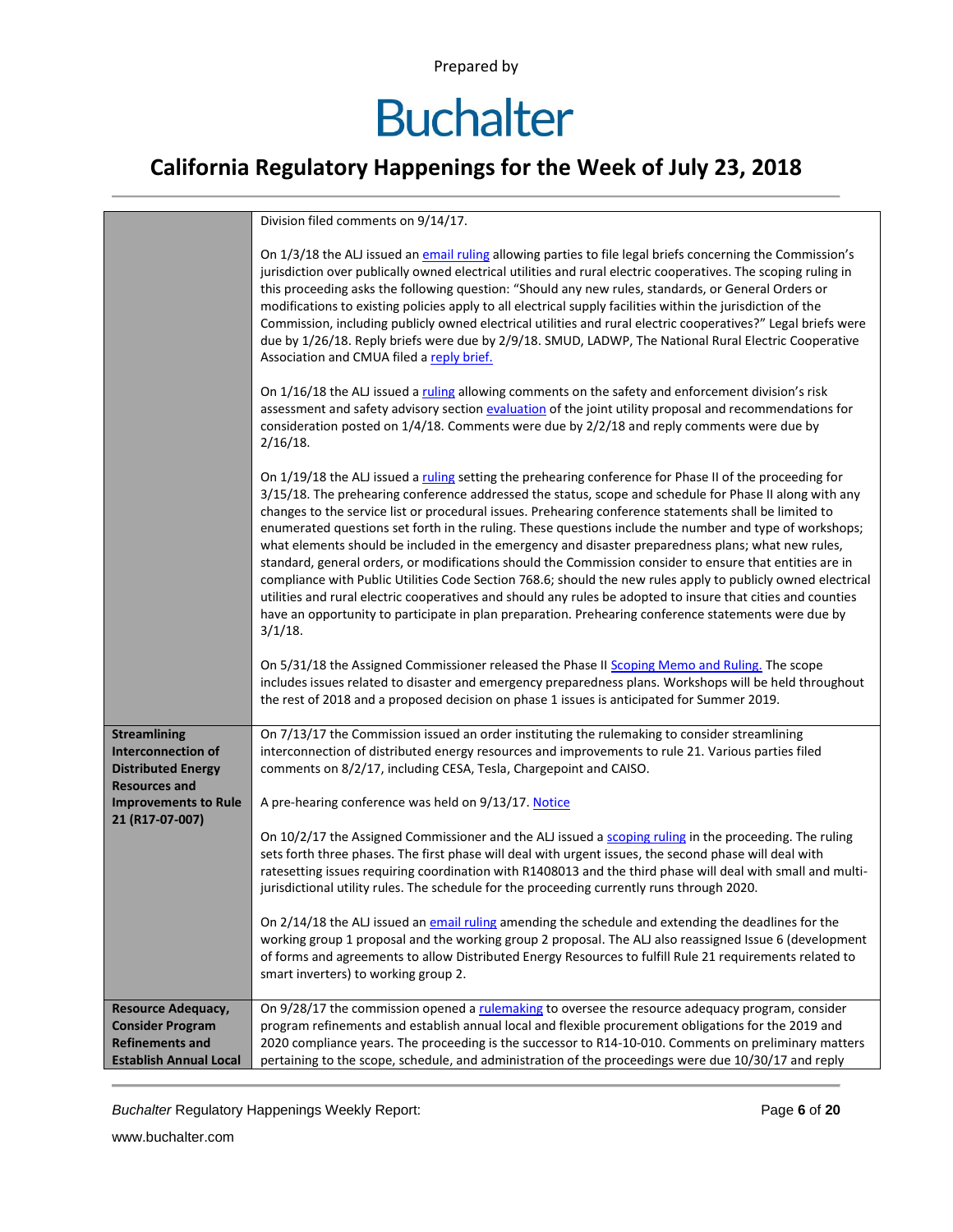### **Buchalter**

### **California Regulatory Happenings for the Week of July 23, 2018**

| and Flexible                             | comments were due 11/9/17.                                                                                                                                                                                                                                                                                                                                                                                                                                                                                                                                                                                                                                                         |
|------------------------------------------|------------------------------------------------------------------------------------------------------------------------------------------------------------------------------------------------------------------------------------------------------------------------------------------------------------------------------------------------------------------------------------------------------------------------------------------------------------------------------------------------------------------------------------------------------------------------------------------------------------------------------------------------------------------------------------|
|                                          |                                                                                                                                                                                                                                                                                                                                                                                                                                                                                                                                                                                                                                                                                    |
| Procurement                              |                                                                                                                                                                                                                                                                                                                                                                                                                                                                                                                                                                                                                                                                                    |
| <b>Obligations for the</b>               | On 11/7/17 a working group meeting was held to discuss weather sensitive demand response, behind-the-                                                                                                                                                                                                                                                                                                                                                                                                                                                                                                                                                                              |
| 2019 and 2020                            | meter resources and comments on the OIR.                                                                                                                                                                                                                                                                                                                                                                                                                                                                                                                                                                                                                                           |
| <b>Compliance Years.</b>                 |                                                                                                                                                                                                                                                                                                                                                                                                                                                                                                                                                                                                                                                                                    |
| (R17-09-020)                             | A prehearing conference was held on 12/4/17. Notice                                                                                                                                                                                                                                                                                                                                                                                                                                                                                                                                                                                                                                |
|                                          | On 1/18/18 the Assigned Commissioner and ALJ issued a scoping memo and ruling. The proceedings will be<br>divided into three separate tracks. Track 1 will consider system, local and flexible capacity requirements for<br>the next year as well as time-sensitive refinements to the Commission's RA program, including adoption of<br>the 2019 Local Capacity Requirements, adoption of the 2019 Flexible Capacity Requirements, adoption of                                                                                                                                                                                                                                    |
|                                          | the 2019 System RA Requirements, and top priority modifications to the RA program. Track 2 will address<br>less time sensitive topics, including adoption of multi-year local RA requirements, refinements to local area<br>rules and RA program. Track 3 will consider the 2020 program year requirement and may revisit RA<br>counting rules for weather-sensitive and local demand response resources. Comments were due by<br>1/30/18 and proposals were due by 2/16/18. The proposals and comments were discussed at a 2-day<br>workshop that was held at the CPUC on 2/22-23/18. Various parties filed comments on the proposals on<br>3/7/18 and reply comments on 3/16/18. |
|                                          | On 3/22/18 the ALJ sent an email ruling stating that because the CAISO did not file its draft 2019 LCR report<br>on 3/9/18 and anticipates that the report will not be available until 4/23/18 parties are not required to<br>submit comments on 3/23/18 as originally scheduled. On 3/27/18 the ALJ and the Assigned Commissioner<br>issued a joint ruling modifying the track 1 schedule. The revised due date for comments on the draft CAISO<br>2019 LCR and FCR reports was 5/4/18 and comments on the final report are due 5/18/18.                                                                                                                                          |
|                                          | On 5/2/18 the ALJ sent an email ruling changing the date for Track 2 opening testimony to 7/10/18. All<br>other dates remain unchanged.                                                                                                                                                                                                                                                                                                                                                                                                                                                                                                                                            |
|                                          | On 5/22/18 the ALJ issued a proposed decision adopting local capacity obligations for 2019 and refining the<br>resource adequacy PROGRAM. Opening comments were due 6/11/18.                                                                                                                                                                                                                                                                                                                                                                                                                                                                                                       |
|                                          | At the 6/21/18 Commission meeting the Commission approved a decision adopting local capacity<br>requirements for 2019 applicable to Commission-jurisdictional electric load-serving entities, and sets forth<br>a process for adoption of flexible capacity requirements for 2019. The decision also makes minor changes<br>to the RA program and provides policy and procedural guidance for future tracks of the proceeding. The<br>Commission also adopted flexible capacity requirements for 2019 applicable to Commission jurisdictional<br>electric load-serving entities, superseding the previously adopted 2018 requirements.                                             |
|                                          | A workshop was held on 6/26/18 at the California Governor's Office of Emergency Services in Mather, CA.                                                                                                                                                                                                                                                                                                                                                                                                                                                                                                                                                                            |
|                                          | A prehearing conference is scheduled for 8/2/18. Parties have been instructed to be prepared to discuss                                                                                                                                                                                                                                                                                                                                                                                                                                                                                                                                                                            |
|                                          | the need for evidentiary hearings. Parties that believe such hearings are necessary were instructed to file                                                                                                                                                                                                                                                                                                                                                                                                                                                                                                                                                                        |
|                                          | their prehearing conference statements by 7/27/18. Notice.                                                                                                                                                                                                                                                                                                                                                                                                                                                                                                                                                                                                                         |
|                                          |                                                                                                                                                                                                                                                                                                                                                                                                                                                                                                                                                                                                                                                                                    |
| <b>Creation of a Shared</b>              | On 6/29/17 the Commission instituted an Order Instituting Investigation into the creation of a shared                                                                                                                                                                                                                                                                                                                                                                                                                                                                                                                                                                              |
| Database or                              | database or statewide census of utility poles and conduit in California (117-06-027, R17-06-028 and R17-03-                                                                                                                                                                                                                                                                                                                                                                                                                                                                                                                                                                        |
| <b>Statewide Census of</b>               | 009 have been consolidated into this proceeding).                                                                                                                                                                                                                                                                                                                                                                                                                                                                                                                                                                                                                                  |
| <b>Utility Poles and</b>                 |                                                                                                                                                                                                                                                                                                                                                                                                                                                                                                                                                                                                                                                                                    |
| Conduit in California.<br>$(117-06-027)$ | A prehearing conference was held on 12/5/17. Ruling                                                                                                                                                                                                                                                                                                                                                                                                                                                                                                                                                                                                                                |

**Buchalter Regulatory Happenings Weekly Report:** Page 7 of 20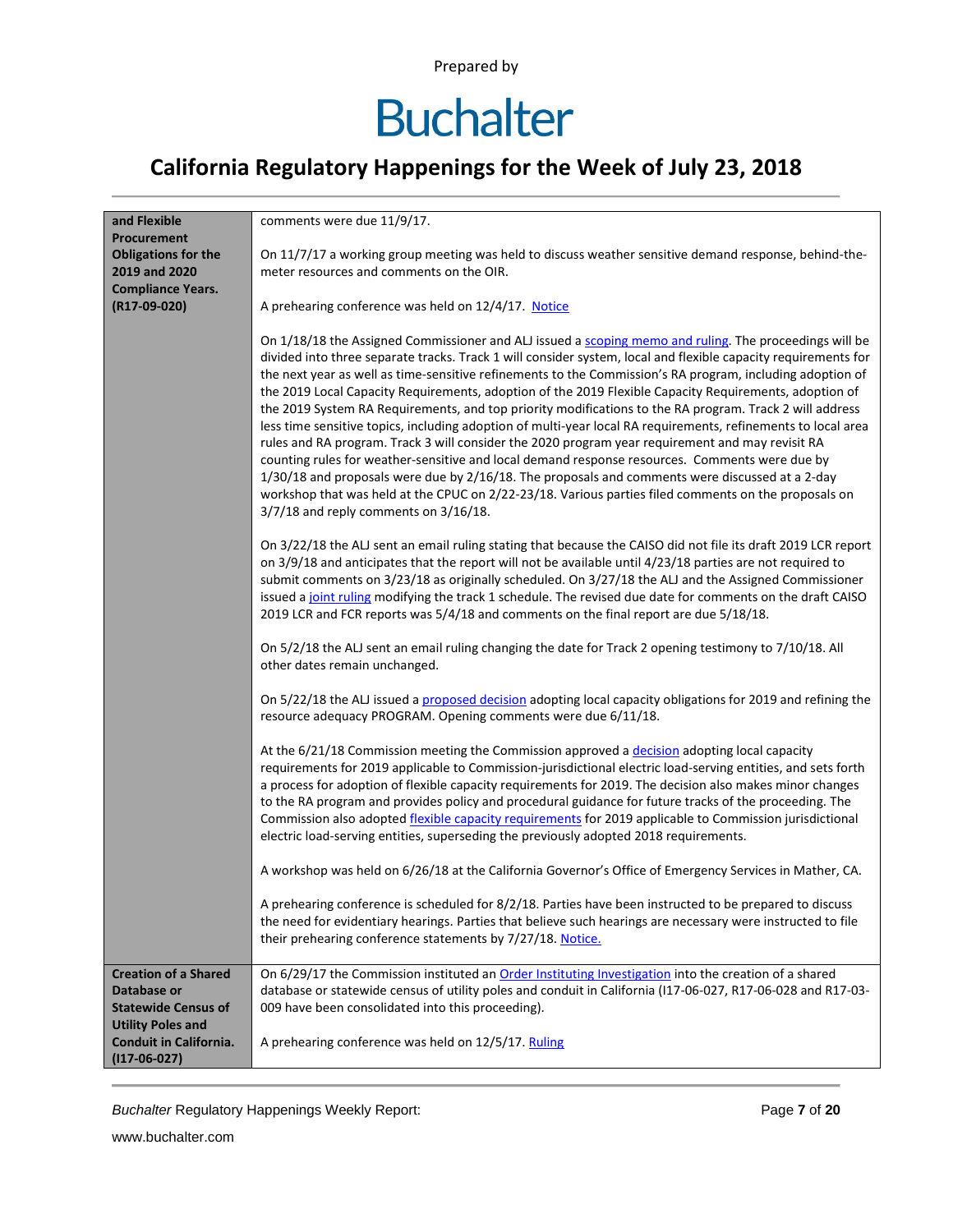### **California Regulatory Happenings for the Week of July 23, 2018**

|                                                                                                   | On 1/11/18 the Assigned Commissioner and ALJ issued a ruling requesting comments on the creation of a<br>shared statewide database of utility pole and conduit information. Input is requested on (1) whether a<br>proposed listing of data fields is complete; (2) whether any information categories should be treated as<br>confidential; (3) which data fields are most essential to accomplish the safety and goals of the OII and OIR;<br>(4) whether each pole owner should be responsible for maintaining and providing access to its database, or<br>whether a third party facilitator should be responsible for maintaining one global database; and (5) the<br>manner in which the database should be shared. Comments were due by 2/8/18.<br>On 1/16/18 the ALJ issued a ruling amending the 1/11/18 ruling and attaching the correct listing of<br>proposed data fields.<br>On 3/22/18 the ALJ issued a proposed decision amending the right of way rules to apply to wireless<br>telecommunications facilities installed by competitive local exchange carriers, comments were due<br>4/11/18. The decision would amend the right of way rules to provide competitive local exchange carriers<br>with expanded nondiscriminatory access to public utility infrastructure for the purpose of installing<br>antennas and other wireless telecommunications facilities. The Commission is approved the final decision<br>on 4/26/18. This decision closes this aspect of the proceeding; however, the investigation in I17-06-027 |
|---------------------------------------------------------------------------------------------------|----------------------------------------------------------------------------------------------------------------------------------------------------------------------------------------------------------------------------------------------------------------------------------------------------------------------------------------------------------------------------------------------------------------------------------------------------------------------------------------------------------------------------------------------------------------------------------------------------------------------------------------------------------------------------------------------------------------------------------------------------------------------------------------------------------------------------------------------------------------------------------------------------------------------------------------------------------------------------------------------------------------------------------------------------------------------------------------------------------------------------------------------------------------------------------------------------------------------------------------------------------------------------------------------------------------------------------------------------------------------------------------------------------------------------------------------------------------------------------------------------------------------------------------------|
| <b>Successor to Existing</b>                                                                      | with which it was consolidated remains open.<br>A public participation hearing before the ALJ and Commissioner and President Picker was held on 5/9/18 in<br>San Bernardino, CA. The discussion focused on such topics as 1) history of poles; 2) issues related to poles<br>(e.g. vegetation management and fires); and 3) Southern California fires. Notice<br>A public participation hearing was held on 5/21/18 in San Jose, CA. Notice<br>On 2/20/18 the ALJ issued a proposed decision adopting alternatives to promote solar distributed                                                                                                                                                                                                                                                                                                                                                                                                                                                                                                                                                                                                                                                                                                                                                                                                                                                                                                                                                                                              |
| <b>Net Energy Metering</b><br><b>Tariffs pursuant to</b><br>PUC Section 2827.1<br>$(R.14-07-002)$ | generation in disadvantaged communities. Opening comments were due by 3/12/18 and reply comments<br>were due 3/19/18. Commissioner Guzman Aceves issued an alternate decision. An all-party meeting was<br>held on 3/13/18 so that parties could make comments to Commissioner Guzman Aceves on the two<br>alternate decisions. On 5/22/18 Commissioner Guzman Aceves issued a proposed revised alternate<br>decision. Various parties subsequently filed comments. On 6/21/18 the Commission adopted the alternate<br>decision.                                                                                                                                                                                                                                                                                                                                                                                                                                                                                                                                                                                                                                                                                                                                                                                                                                                                                                                                                                                                             |
|                                                                                                   | On 3/29/18 the Assigned Commissioner issued the fourth amended scoping memo and ruling. The highest<br>priority issues identified by the Commissioner include consumer protection and development of options<br>for increasing use of renewable DG in disadvantaged communities. The ruling sets a deadline of 1/1/19 for<br>the completion of the proceeding and states that it is the Commission's intention to close this proceeding<br>and initiate a successor proceeding not later than that date.                                                                                                                                                                                                                                                                                                                                                                                                                                                                                                                                                                                                                                                                                                                                                                                                                                                                                                                                                                                                                                     |
|                                                                                                   | On 6/27/18 ALJ Jessica Hecht was reassigned and is no longer the ALJ in the proceeding. ALJ McKenzie and<br>ALJ Kao remain assigned to the proceeding.                                                                                                                                                                                                                                                                                                                                                                                                                                                                                                                                                                                                                                                                                                                                                                                                                                                                                                                                                                                                                                                                                                                                                                                                                                                                                                                                                                                       |
|                                                                                                   | On 9/1/17 the California Solar and Storage Association filed a petition to modify D.14-05-033 to allow<br>direct current coupled solar plus storage systems. Subsequently on 7/19/18 the ALJ issued a ruling<br>requiring supplemental information regarding the petition.                                                                                                                                                                                                                                                                                                                                                                                                                                                                                                                                                                                                                                                                                                                                                                                                                                                                                                                                                                                                                                                                                                                                                                                                                                                                   |
|                                                                                                   | On 7/23/18 SDG&E filed an application for rehearing of decision 18-06-027. SDG&E seeks rehearing on two<br>issues it alleges was improperly ignored by the Decision: 1) that the 20% rate discount provided to CARE<br>customers violates statutory discount limits, and 2) program implementation conflicts with the installation<br>of SDG&E's replacement customer information system.                                                                                                                                                                                                                                                                                                                                                                                                                                                                                                                                                                                                                                                                                                                                                                                                                                                                                                                                                                                                                                                                                                                                                    |

**Buchalter Regulatory Happenings Weekly Report:** Page 8 of 20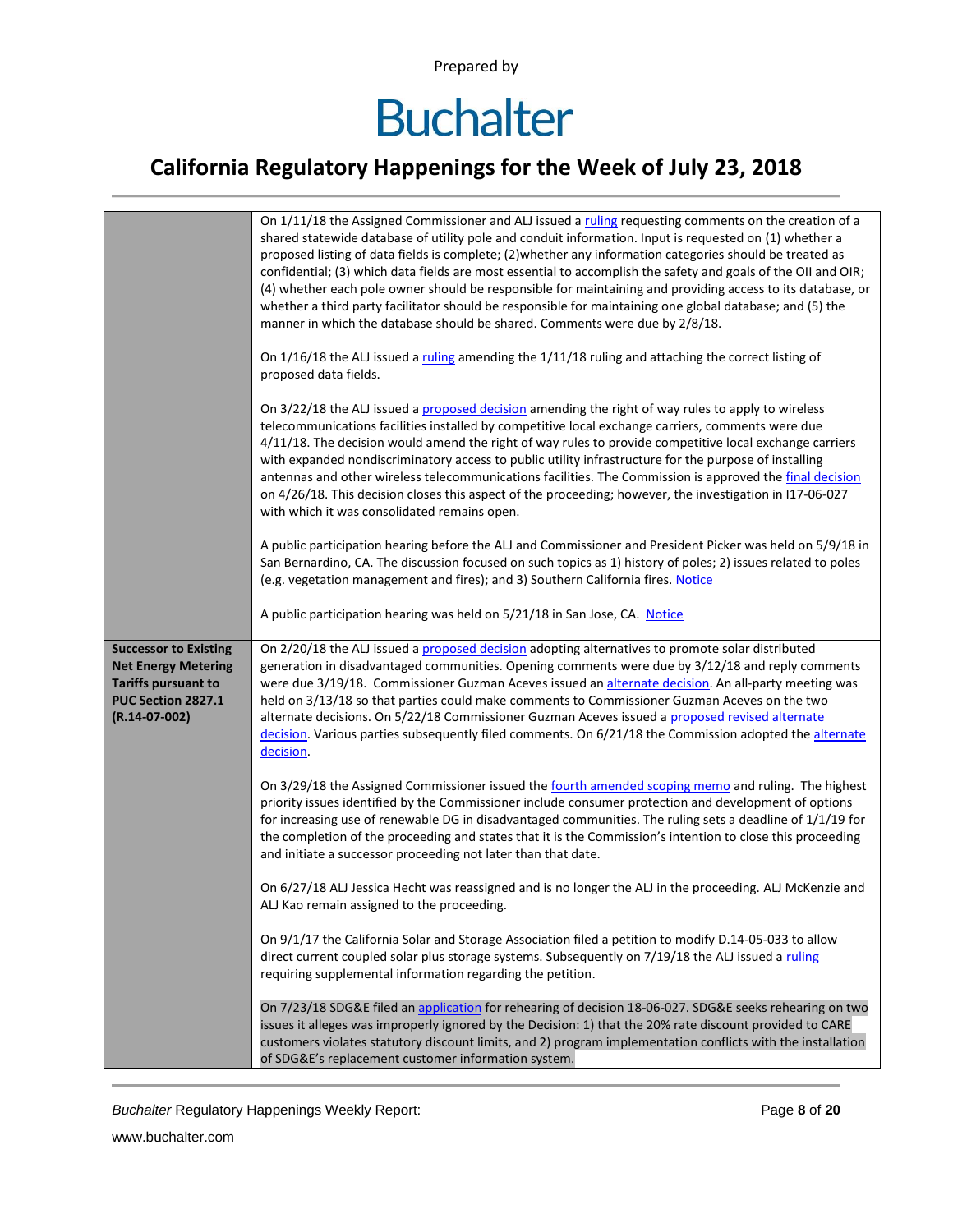### **California Regulatory Happenings for the Week of July 23, 2018**

#### **California Energy Commission**

| <b>Issue</b>                                                                                         | <b>Latest Developments</b>                                                                                                                                                                                                                                                                                                                                                                     |
|------------------------------------------------------------------------------------------------------|------------------------------------------------------------------------------------------------------------------------------------------------------------------------------------------------------------------------------------------------------------------------------------------------------------------------------------------------------------------------------------------------|
| <b>CEC Business Meeting</b>                                                                          | The Commission will hold its next regularly scheduled Business Meeting on 8/1/18. The agenda and<br>backup materials are now available. Agenda; Backup Materials                                                                                                                                                                                                                               |
| <b>Alternative and</b><br><b>Renewable Fuel and</b><br><b>Vehicle Technology</b><br>Program (ARFVTP) | A workshop was held 5/14/18 to discuss activities proposed for electric vehicle charging infrastructure<br>and hydrogen refueling infrastructure pursuant to Governor's Executive Order B-48-18 and new funding<br>allocations for zero-emission vehicle infrastructure. Notice<br>A workshop was held 5/23/18 to discuss the staff report, California Plug-In Electric Vehicle Infrastructure |
|                                                                                                      | Projections: 2017-2025, Future Infrastructure Needs for Reaching the State's Zero-Emission Vehicle<br><b>Deployment Goals. Notice</b>                                                                                                                                                                                                                                                          |
|                                                                                                      | On 6/28/18 staff from the Commission and the Center for Sustainable Energy held a public webinar to<br>discuss equipment and site requirements for electric vehicle (EV) charging infrastructure installed under<br>the California Electric Vehicle Incentive Project (CALeVIP). Notice                                                                                                        |
|                                                                                                      | On 8/6/18 Janea Scott, Lead Commission on Transportation will conduct a Fuels and Transportation<br>Technology Merit Review workshop to highlight lessons learned from previous ARFVTP funding awards.<br><b>Notice</b>                                                                                                                                                                        |
| <b>Efficiency</b>                                                                                    | On 6/1/18 Commissioner McAllister and CONUEE Director General Odon de Buen conducted a webinar<br>to give updates on recent energy efficiency policy in California and Mexico. Notice                                                                                                                                                                                                          |
| <b>Electric Program</b><br><b>Investment Charge</b><br>(Docket No. 17-EPIC-<br>01)                   | On 5/8/18 CEC stall conducted a workshop and solicited stakeholder input on strategies to implement<br>the requirements of AB 523.                                                                                                                                                                                                                                                             |
| 2018 Integrated<br><b>Research Policy Report</b>                                                     | The CEC, CPUC, LADWP and CAISO jointly held a workshop to discuss energy reliability in Southern<br>California on 5/8/18 at the SCAQMD. Notice                                                                                                                                                                                                                                                 |
| Update (18-IEPR-01)                                                                                  | On 5/30/18 the Commission and the CPUC conducted a joint workshop to discuss a draft framework and<br>potential actions for addressing energy equity and increased access to distributed energy resources in<br>multifamily buildings. Notice                                                                                                                                                  |
|                                                                                                      | On 6/7/18 the Lead Commissioner for Energy Efficiency conducted a workshop to present information<br>and solicit stakeholder feedback on key topics related to the doubling of energy efficiency savings<br>mandated by Senate Bill 350, the Clean Energy and Pollution Reduction Act of 2015 (de León, Chapter<br>547, Statutes of 2015) (SB 350). Notice                                     |
|                                                                                                      | On 6/27/18 staff held a webinar on the 2018 Tracking Progress Report for Energy Equity. Notice                                                                                                                                                                                                                                                                                                 |
|                                                                                                      | On 7/10/18 staff held a workshop to propose and discuss the 2018 California Energy Demand Forecast<br>Update. Staff will review the scope and method for the update, present the most recent data available<br>for key forecast drivers, propose scenarios and outline additional work that will be considered for the full<br>2019 IEPR forecast. Notice                                      |

**Buchalter Regulatory Happenings Weekly Report:** Page 9 of 20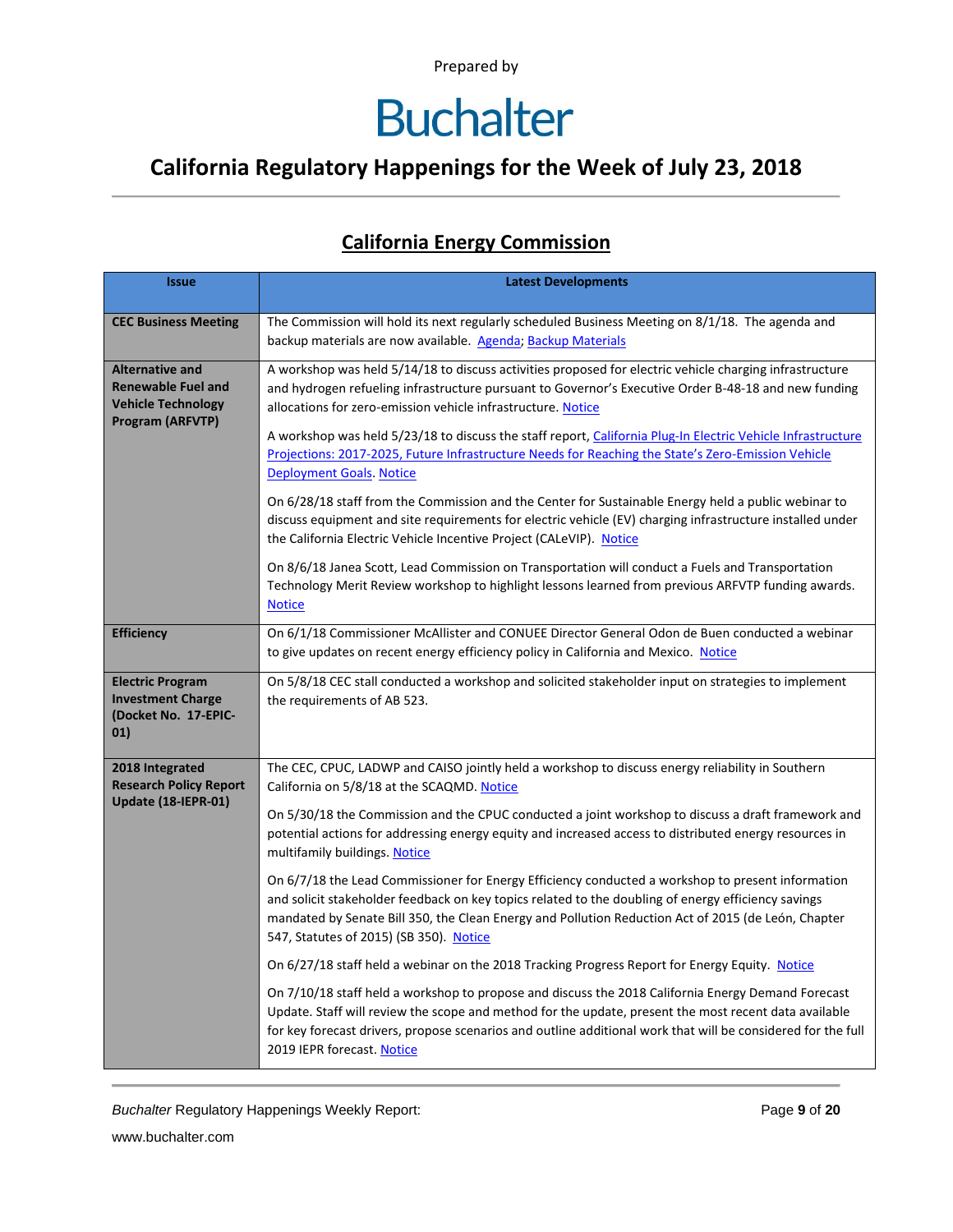# **Buchalter**

### **California Regulatory Happenings for the Week of July 23, 2018**

|          | On 8/2/18 the Commission will conduct a workshop with the CPUC, the California Natural Resources           |
|----------|------------------------------------------------------------------------------------------------------------|
|          | Agency, the Governor's Office of Planning and Research, and the Governor's Office of Emergency             |
|          | Services to discuss changes in the risk of wildfire due to climate change in California and how the energy |
|          | sector can prepare. Notice                                                                                 |
|          |                                                                                                            |
| Research | On 7/25/18 CEC staff conducted a workshop to seek input on potential research topics on wildfire           |
|          | related to ensuring grid resilience and public safety. Notice                                              |
|          |                                                                                                            |

#### **California Air Resources Board**

| <b>Issue</b>         | <b>Latest Developments</b>                                                                                                                                                                                                                                                                                                                                                                                                                                                                                                                                                                                                                                                                                                                                                                            |
|----------------------|-------------------------------------------------------------------------------------------------------------------------------------------------------------------------------------------------------------------------------------------------------------------------------------------------------------------------------------------------------------------------------------------------------------------------------------------------------------------------------------------------------------------------------------------------------------------------------------------------------------------------------------------------------------------------------------------------------------------------------------------------------------------------------------------------------|
| <b>Cap and Trade</b> | A workshop was held on 10/12/17 to discuss the next steps for the cap and trade regulation. Notice<br>Presentation.                                                                                                                                                                                                                                                                                                                                                                                                                                                                                                                                                                                                                                                                                   |
|                      | ARB released the January 2018 California-Quebec-Ontario Joint Auction Participant Training<br>Presentation.                                                                                                                                                                                                                                                                                                                                                                                                                                                                                                                                                                                                                                                                                           |
|                      | On 1/30/18 ARB posted a notice of public hearing on 3/22/18 in Riverside, CA to consider approving the<br>adoption of two proposed amendments to the Cap and Trade regulation. The narrow amendments are<br>intended to clarify that 1. The regulation requires a successor entity after a change in ownership to be<br>responsible for the outstanding, pre-transfer compliance obligation of the predecessor entity, and 2. The<br>regulatory procedure for establishing the Auction Reserve Price in the Ontario and Quebec regulations.<br>Proposed Regulation Order Notice Agenda. At the meeting the Board adopted Resolution 18-4. On<br>4/17/18 the final rulemaking package was submitted to the Office Of Administrative Law. OAL approved<br>the regulation on 5/20/18. Informative Digest |
|                      | Meetings were held on 3/2/18 to discuss potential amendments to the cap and trade regulation and<br>SB350 Integrated Resource Plans. Discussion Draft Price Containment Paper<br>A workshop was held on 4/26/18 to discuss possible revisions to the cap and trade regulation. Notice.<br>Comments were due by 5/10/18. Summary of Stakeholder Comments<br>On 6/15/18 Ontario announced its intention to end Ontario's Cap and Trade program. ARB released a<br>market notice regarding this development and reiterating its commitment with Quebec to continue<br>operation of a joint carbon market.                                                                                                                                                                                                |
|                      | A workshop was held on 6/21/18 to discuss potential revisions to the regulation. Preliminary Discussion<br><b>Draft ARB Presentation CAISO Presentation</b>                                                                                                                                                                                                                                                                                                                                                                                                                                                                                                                                                                                                                                           |
| <b>GHG Reporting</b> | On 4/13/17 ARB posted a proposed second 15-day modifications to the regulation. Comments were due<br>4/28/17 by 5pm. Notice The board approved the proposed amendments at the 6/29/17 Board Meeting.<br>Agenda.                                                                                                                                                                                                                                                                                                                                                                                                                                                                                                                                                                                       |
|                      | On 7/21/17 the proposed amendments were submitted to the California Office of Administrative Law.<br>Updated Informative Digest. On 9/1/17 OAL approved the rulemaking and filed it with the Secretary of                                                                                                                                                                                                                                                                                                                                                                                                                                                                                                                                                                                             |

*Buchalter* Regulatory Happenings Weekly Report: Page **10** of **20**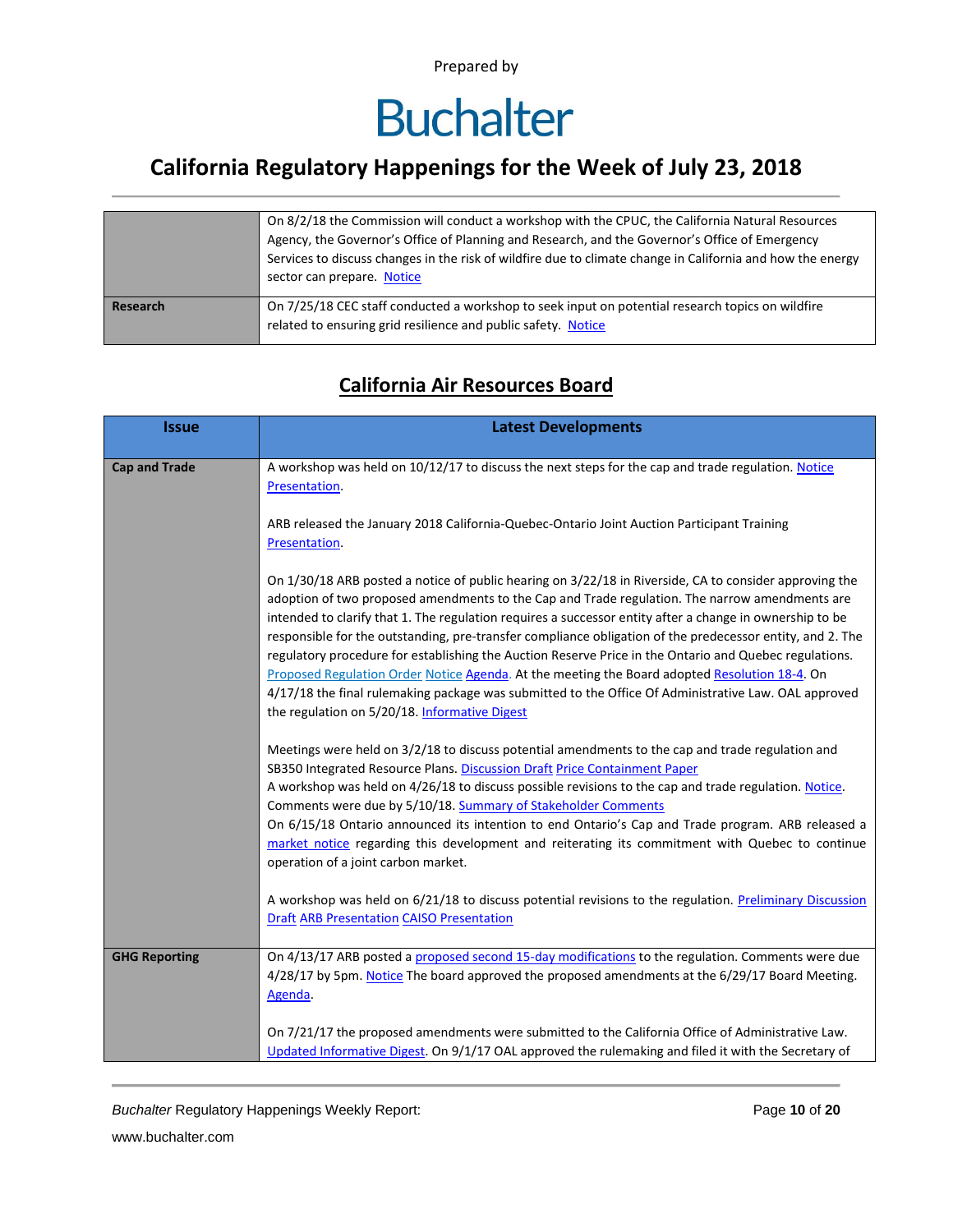### **California Regulatory Happenings for the Week of July 23, 2018**

|                            | State. Notice Final Regulation Order Final Statement of Reasons. The amended regulation became           |
|----------------------------|----------------------------------------------------------------------------------------------------------|
|                            | effective on 1/1/18.                                                                                     |
|                            |                                                                                                          |
| <b>Short Lived Climate</b> | On 12/29/17 ARB posted a summary of policies to encourage dairy biomethane projects and other            |
| <b>Pollutants</b>          |                                                                                                          |
|                            | projects to reduce methane emissions. On 1/5/18 the three dairy subgroups provided an update to the      |
|                            | agencies on their processes and recommendations they have formulated to date. Presentations - ARB;       |
|                            | CDFA; CPUC; Subgroup 1; Subgroup 2; Subgroup 3                                                           |
|                            |                                                                                                          |
|                            | The Dairy and Livestock subgroups have several meeting scheduled for April. Subgroup 3 met on 4/2/18;    |
|                            | Subgroup 2 met on 4/9/18 and Subgroup 1 met on 4/27/18. Meeting Notice                                   |
|                            |                                                                                                          |
|                            | The Dairy and Livestock subgroups will meet throughout May. Subgroup 3 met on 5/14/18; Subgroup 1        |
|                            | met on 5/21/18; and Subgroup 2 met on 5/23/18. Meeting Notice                                            |
|                            |                                                                                                          |
|                            | A joint subgroup meeting was held on 7/26/18 in Fresno. Meeting Notice                                   |
|                            |                                                                                                          |
| 2030 Scoping Plan          | On 11/30/17 ARB released the proposed final 2017 climate change scoping plan. On 12/14/17 the Board      |
|                            | approved the scoping plan along with the finalized environmental documents. Meeting Notice Press         |
|                            | <b>Release Final Plan</b>                                                                                |
|                            |                                                                                                          |
| <b>Low Carbon Fuel</b>     | The goal of the LCFS is to reduce carbon intensity of transportation fuel by at least 10% by 2020. On    |
| <b>Standard</b>            | 2/20/18 ARB released the Draft Proposed Regulation Order and a Portion of Draft Staff Report.            |
|                            |                                                                                                          |
|                            | On 3/6/18 ARB released various models and calculators, including the OPGEE and CA-GREET. In addition     |
|                            | ARB issued the Initial Statement of Reasons and Proposed Regulation Order setting forth proposed         |
|                            | amendments to the LCFS regulation and to the regulation on commercialization of alternative diesel       |
|                            |                                                                                                          |
|                            | fuels. A public hearing to consider the proposed amendments will be held on 4/27/18. Notice              |
|                            |                                                                                                          |
|                            | On 3/12/18 ARB updated and replaced Guidance 17-03 with Guidance 18-01 on Implementation                 |
|                            | Implications of a Modified Writ issued by the Superior Court of California, County of Fresno, On October |
|                            | 18, 2017 in the case of Poet, LLC et al. vs CARB et al. (No. 09 CECG 04659 JYH) on LCFS.                 |
|                            |                                                                                                          |
|                            | On 5/9/18 ARB released the 2017 LCFS Compliance Information Credit Clearance Market Information.         |
|                            |                                                                                                          |
|                            | On 5/21/18 ARB posted for comment the draft calculation of 2017 Crude Average Carbon Intensity           |
|                            | Value. Comments are due by 6/5/18.                                                                       |
|                            |                                                                                                          |
|                            | On 5/21/18 ARB posted the SB1383 Pilot Financial Mechanism White Paper.                                  |
|                            |                                                                                                          |
|                            | A public workshop to discuss proposed amendments to the LCFS and Alternative Diesel Fuels Regulations    |
|                            | was held on 6/11/18. Meeting Notice Staff Presentation                                                   |
|                            |                                                                                                          |
|                            | On 6/20/18 ARB posted proposed amendments to the LCFS regulation and to the regulation on                |
|                            | commercialization of alternative diesel fuels. The deadline to submit comments was 7/5/18 at 5pm. A      |
|                            | workshop to discuss the proposed amendments is scheduled for 8/8/18. Notice                              |

*Buchalter* Regulatory Happenings Weekly Report: Page **11** of **20**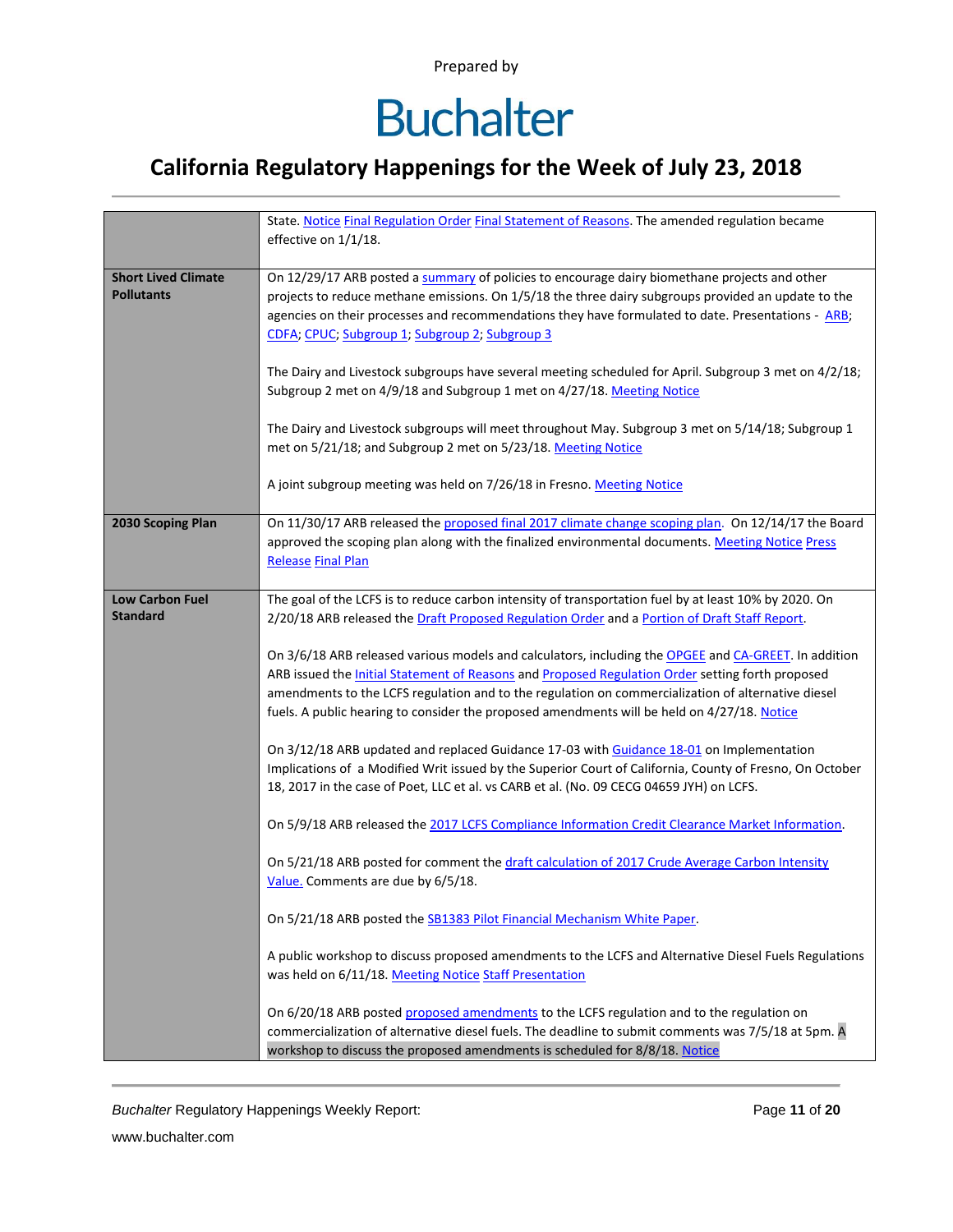### **California Regulatory Happenings for the Week of July 23, 2018**

| <b>Innovative Clean</b><br><b>Transit Rules</b> | The key goals of this measure include 1. Support the near-term deployment of zero-emission buses<br>where the economics are viable and where transit service can be maintained or expanded; 2. Secure<br>binding commitments from the state's transit providers for a long-term vision for transition to zero-<br>emission technologies across all transit modes, and 3. Partner with transit agencies to pilot innovative<br>approaches to improve access to transit systems with zero-emissions first- and last-mile solutions. |
|-------------------------------------------------|-----------------------------------------------------------------------------------------------------------------------------------------------------------------------------------------------------------------------------------------------------------------------------------------------------------------------------------------------------------------------------------------------------------------------------------------------------------------------------------------------------------------------------------|
|                                                 | On 12/15/17 a public workshop was held to discuss development of innovative clean transit.<br>Presentation. The staff proposal on the ICT Rules includes achieving a zero emission transit system by<br>2040 and encouragement of early action with opportunities for funding. Rules would be applicable to all<br>public transit agencies that own or operate buses with GVWR > 14,000 lbs.                                                                                                                                      |
|                                                 | On 3/27/18 ARB issued updated numbers of battery and fuel cell electric buses of large California transit<br>agencies.                                                                                                                                                                                                                                                                                                                                                                                                            |
|                                                 | On 3/27/18 ARB issued an <i>update</i> on the Innovative Clean Transit Discussion Document. ARB requested<br>additional comments and information in the areas of transit progress, role of incentives, overall cost,<br>cutaways and non-standard buses, and regulatory assessments.                                                                                                                                                                                                                                              |
|                                                 | A workshop was held on 6/13/18 to discuss the proposed Innovative Clean Transit regulation. Meeting<br><b>Notice</b>                                                                                                                                                                                                                                                                                                                                                                                                              |

#### **California Independent System Operator**

| <b>Issue</b>                                | <b>Latest Developments</b>                             |  |  |  |
|---------------------------------------------|--------------------------------------------------------|--|--|--|
| <b>Board of Governors</b><br><b>Meeting</b> | The next scheduled Board meeting is 9/5-6/18. Schedule |  |  |  |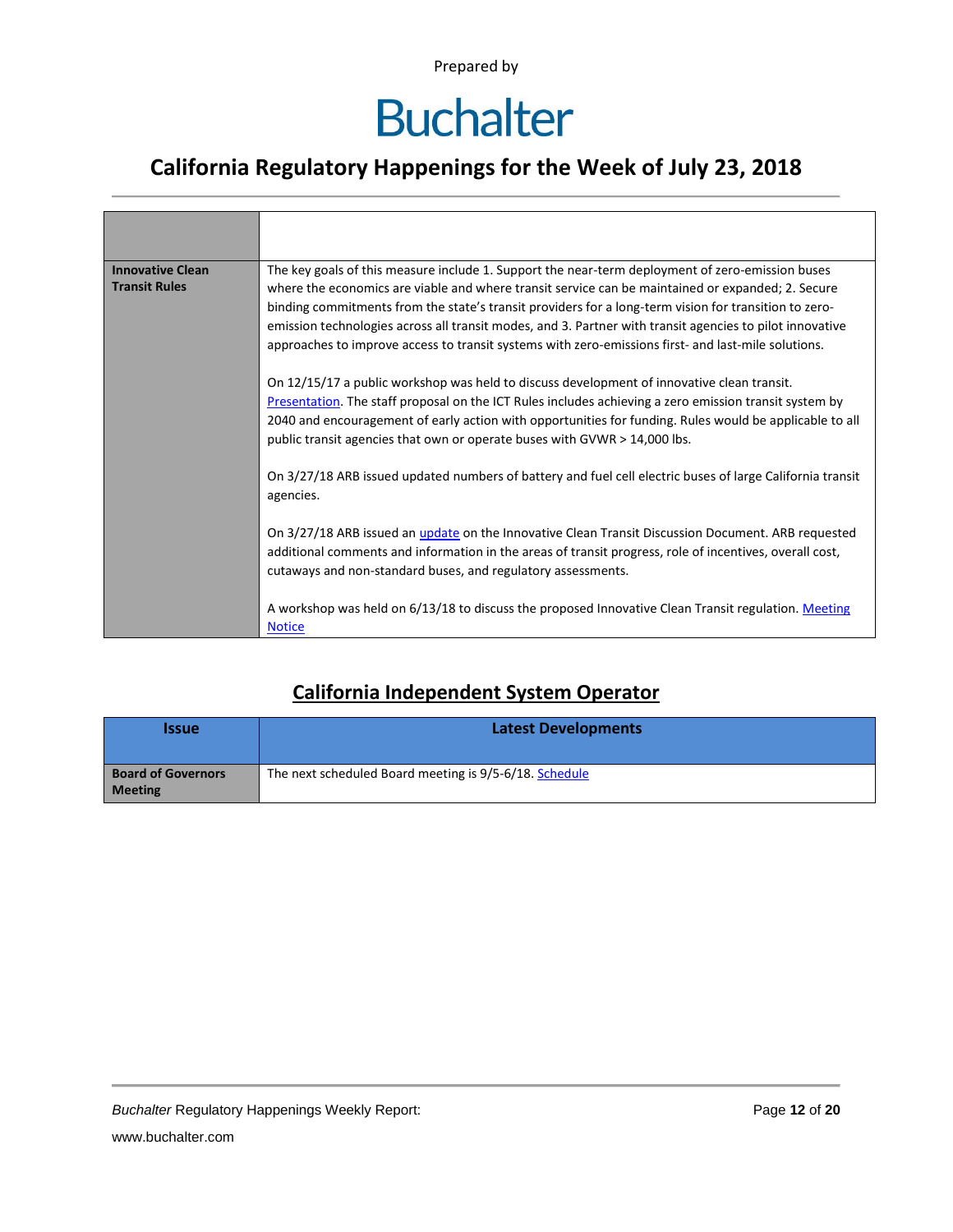### **California Regulatory Happenings for the Week of July 23, 2018**

#### **CAISO Stakeholder Initiatives**

| <b>Issue</b>                                                                | <b>Latest Developments</b>                                                                                                                                                                                                                                                                                                 |  |  |  |  |
|-----------------------------------------------------------------------------|----------------------------------------------------------------------------------------------------------------------------------------------------------------------------------------------------------------------------------------------------------------------------------------------------------------------------|--|--|--|--|
|                                                                             |                                                                                                                                                                                                                                                                                                                            |  |  |  |  |
| <b>Flexible resource</b><br>adequacy criteria and<br>must offer obligations | On 5/1/17 the CAISO posted the revised straw proposal. The CAISO held a stakeholder call on 5/8/17 to<br>discuss the revised straw proposal. Comments were due by 5/22/17. Market Notice Presentation                                                                                                                      |  |  |  |  |
| (FRAC-MOO)                                                                  | A Phase 2 Working Group call was held on 8/2/17. Market Notice. Comments were due by 8/18/17.<br><b>Brattle Presentation</b>                                                                                                                                                                                               |  |  |  |  |
|                                                                             | A Phase 2 Working Group Meeting was held on 9/26/17. Market Notice; Presentation                                                                                                                                                                                                                                           |  |  |  |  |
|                                                                             | On 11/2/17 CAISO postponed the stakeholder meeting originally scheduled for 11/9/17 because more<br>time is needed to analyze the data and publish the proposal. A stakeholder meeting was held on<br>11/29/17. Market Notice. On 11/21/17 CAISO posted the draft proposal. Comments were due by<br>12/13/17. Presentation |  |  |  |  |
|                                                                             | On 1/31/18 CAISO posted the revised draft flexible capacity framework. A stakeholder meeting was held<br>on 2/7/18 to discuss the revised draft flexible capacity framework in the FRAC-MOO Phase 2 initiative.<br>Comments were due by 2/21/18. Market Notice Agenda and Presentation                                     |  |  |  |  |
|                                                                             | CAISO held a stakeholder meeting on 5/3/18 to discuss the second revised draft flexible capacity<br>framework proposal. Comments were due by 5/17/18. Notice Presentation                                                                                                                                                  |  |  |  |  |
|                                                                             | The Phase 2 Working Group met on 6/18/18. Agenda and Presentation<br>On 7/30/18 CAISO announced that phase two of the initiative is delayed commensurate with a delay in<br>the Day-Ahead Market Enhancement Initiative.                                                                                                   |  |  |  |  |
| <b>Energy Imbalance</b><br>Market (EIM)                                     | Participants<br>On 10/1/16 Arizona Public Service and Puget Sound Energy joined EIM. On 10/18/16, Mexico Grid<br>Operator CENACE announced it was exploring EIM participation for Baja California Norte.<br>On 2/24/17 BANC agreed to join the EIM, acting on behalf of SMUD beginning in April 2019. News<br>Release      |  |  |  |  |
|                                                                             | On 5/30/17 CAISO and Powerex announced that Powerex would participate in the EIM beginning in April<br>2018. Powerex will be the first non-U.S. participant to join the market. On 10/3/17 an information call to<br>discuss the Powerex EIM Implementation Agreement was held. Market Notice                              |  |  |  |  |
|                                                                             | On 6/1/17 CAISO and LADWP announced that they had signed an agreement for LADWP to join the EIM<br>beginning in April 2019.                                                                                                                                                                                                |  |  |  |  |
|                                                                             | On 10/1/17 Portland General Electric became the fifth western utility to begin full participation in the<br>EIM.                                                                                                                                                                                                           |  |  |  |  |
| <b>Reliability Services</b>                                                 | On 2/2/17, CAISO posted the Phase 1B and Phase 2 Draft Tariff language. A call to discuss was held on<br>2/21/17. Market Notice                                                                                                                                                                                            |  |  |  |  |
|                                                                             | On 4/7/17 the CAISO posted the Phase 1B and Phase 2 Draft Tariff language. A call to discuss was held on                                                                                                                                                                                                                   |  |  |  |  |

*Buchalter* Regulatory Happenings Weekly Report: Page **13** of **20**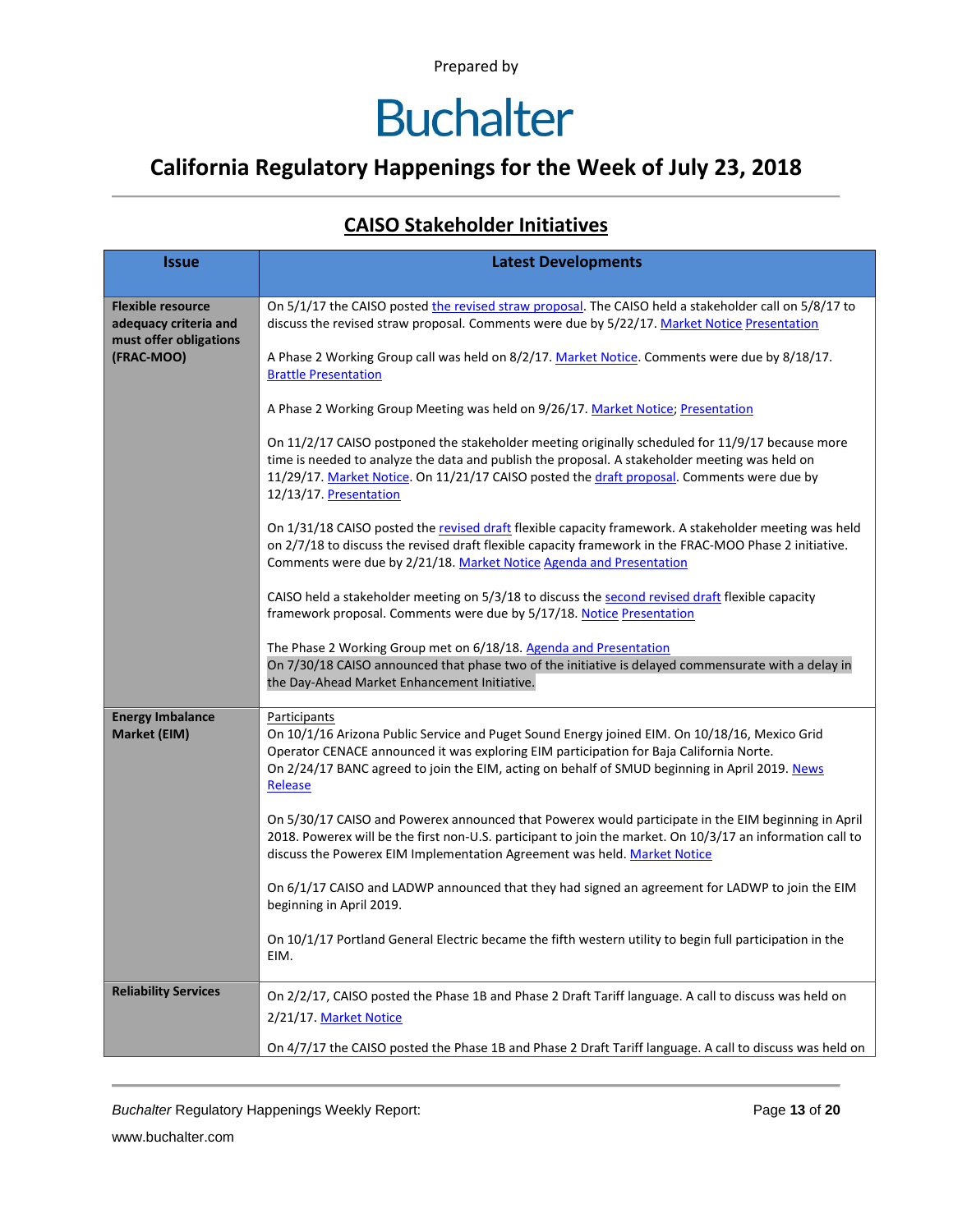# **Buchalter**

### **California Regulatory Happenings for the Week of July 23, 2018**

|                                                                                                              | 4/24/17. Market Notice                                                                                                                                                                                                                                                                                                                                                                                                                                                                                                                                                                                                                                                                                                                                                                                                                                                                                                                                                                                                                                                                                                                                                                                                                                                                                            |
|--------------------------------------------------------------------------------------------------------------|-------------------------------------------------------------------------------------------------------------------------------------------------------------------------------------------------------------------------------------------------------------------------------------------------------------------------------------------------------------------------------------------------------------------------------------------------------------------------------------------------------------------------------------------------------------------------------------------------------------------------------------------------------------------------------------------------------------------------------------------------------------------------------------------------------------------------------------------------------------------------------------------------------------------------------------------------------------------------------------------------------------------------------------------------------------------------------------------------------------------------------------------------------------------------------------------------------------------------------------------------------------------------------------------------------------------|
|                                                                                                              | On 4/18/17 CAISO posted the <b>Business Requirements Specifications v. 2.0</b> .                                                                                                                                                                                                                                                                                                                                                                                                                                                                                                                                                                                                                                                                                                                                                                                                                                                                                                                                                                                                                                                                                                                                                                                                                                  |
|                                                                                                              | On 5/8/17 CAISO announced that the implementation date for the initiative had been extended to<br>$2/13/18$ from 11/1/17. The new effective date will be $4/1/18$ . The extension was discussed at the Market<br>Performance and Planning Forum on 5/16/17.                                                                                                                                                                                                                                                                                                                                                                                                                                                                                                                                                                                                                                                                                                                                                                                                                                                                                                                                                                                                                                                       |
|                                                                                                              | A technical working group call was held on 6/13/17 to clarify the tariff processes proposed in the<br>initiative. Market Notice.                                                                                                                                                                                                                                                                                                                                                                                                                                                                                                                                                                                                                                                                                                                                                                                                                                                                                                                                                                                                                                                                                                                                                                                  |
|                                                                                                              | On 7/7/17 The Second Revised Draft Tariff Language - Phase 1B and 2 was posted. A web conference to<br>discuss was held on 7/21/17. Market Notice Comments were due by 7/14/17.                                                                                                                                                                                                                                                                                                                                                                                                                                                                                                                                                                                                                                                                                                                                                                                                                                                                                                                                                                                                                                                                                                                                   |
|                                                                                                              | On 8/3/17 CAISO posted the Phase 2 - Third Revised Draft Tariff Language. Market Notice. On 9/29/17<br>CAISO filed the tariff amendment for phase 1B and Phase 2 at FERC in docket ER18-1. On 10/23/17<br>various parties filed comments and protests and the CPUC filed a limited protest. The CPUC has<br>requested that FERC reject the proposed tariff amendments regarding "listed local capacity." On<br>11/13/17 CAISO filed a motion for leave to file answer and answer to the various protests. On 11/30/17<br>CAISO filed another motion for leave to file answer and answer to SDG&E's filing. On 1/18/18 FERC<br>issued an order accepting the tariff revisions as filed, effective 2/15/18. On 2/14/18 CAISO filed a petition<br>for limited tariff waiver requesting a temporary suspension of the effectiveness of the tariff revisions.<br>Due to implementation issues CAISO requested a temporary suspension until 3/16/18. FERC granted the<br>suspension on 3/1/18. The initiative will now be activated for trade date 5/1/18. Market Notice. On<br>3/16/18 CAISO submitted a Compliance Filing at FERC to modify the effective date to 3/16/18. On 4/3/18<br>CAISO filed an additional petition for the temporary suspension of the effectiveness of the RAAIM<br>modifications to 5/1/18. |
|                                                                                                              | CAISO held a call on 1/4/18 to discuss process changes for resource adequacy and outage coordination<br>as part of the Reliability Services Initiative. These changes will be implemented in April 2018. Training<br>was provided on 1/10/18. Presentation. Market Notice.                                                                                                                                                                                                                                                                                                                                                                                                                                                                                                                                                                                                                                                                                                                                                                                                                                                                                                                                                                                                                                        |
|                                                                                                              | On 3/5/18 and 3/8/18 the CAISO held the RSI 2017 and RAAIM calculation modification market<br>simulation web conferences to discuss market simulation performance. CAISO has postponed the RSI<br>implementation to March 2018 and activation to May 2017 and the RAAIM Calculation modification<br>implementation to May 2018 and activation to July 2018. Market Notice                                                                                                                                                                                                                                                                                                                                                                                                                                                                                                                                                                                                                                                                                                                                                                                                                                                                                                                                         |
| <b>Energy Storage and</b><br><b>Distributed Energy</b><br><b>Resources Participation</b><br>(Phases 2 and 3) | A customer partnership group call was held on 12/13/17 to discuss implementation of demand response<br>current changes associated with phase 2 of the proceeding. Questions and comments to be discussed<br>during the call were due by 12/6/17. Market Notice                                                                                                                                                                                                                                                                                                                                                                                                                                                                                                                                                                                                                                                                                                                                                                                                                                                                                                                                                                                                                                                    |
|                                                                                                              | A workshop to discuss Phase 3 was held on 1/16/18. Market Notice Agenda Presentation                                                                                                                                                                                                                                                                                                                                                                                                                                                                                                                                                                                                                                                                                                                                                                                                                                                                                                                                                                                                                                                                                                                                                                                                                              |
|                                                                                                              | On 2/15/18 CAISO posted the <i>Phase 3 straw proposal</i> . A workshop to discuss phase 3 was held on<br>2/21/18. Comments were due by 3/7/18. Market Notice                                                                                                                                                                                                                                                                                                                                                                                                                                                                                                                                                                                                                                                                                                                                                                                                                                                                                                                                                                                                                                                                                                                                                      |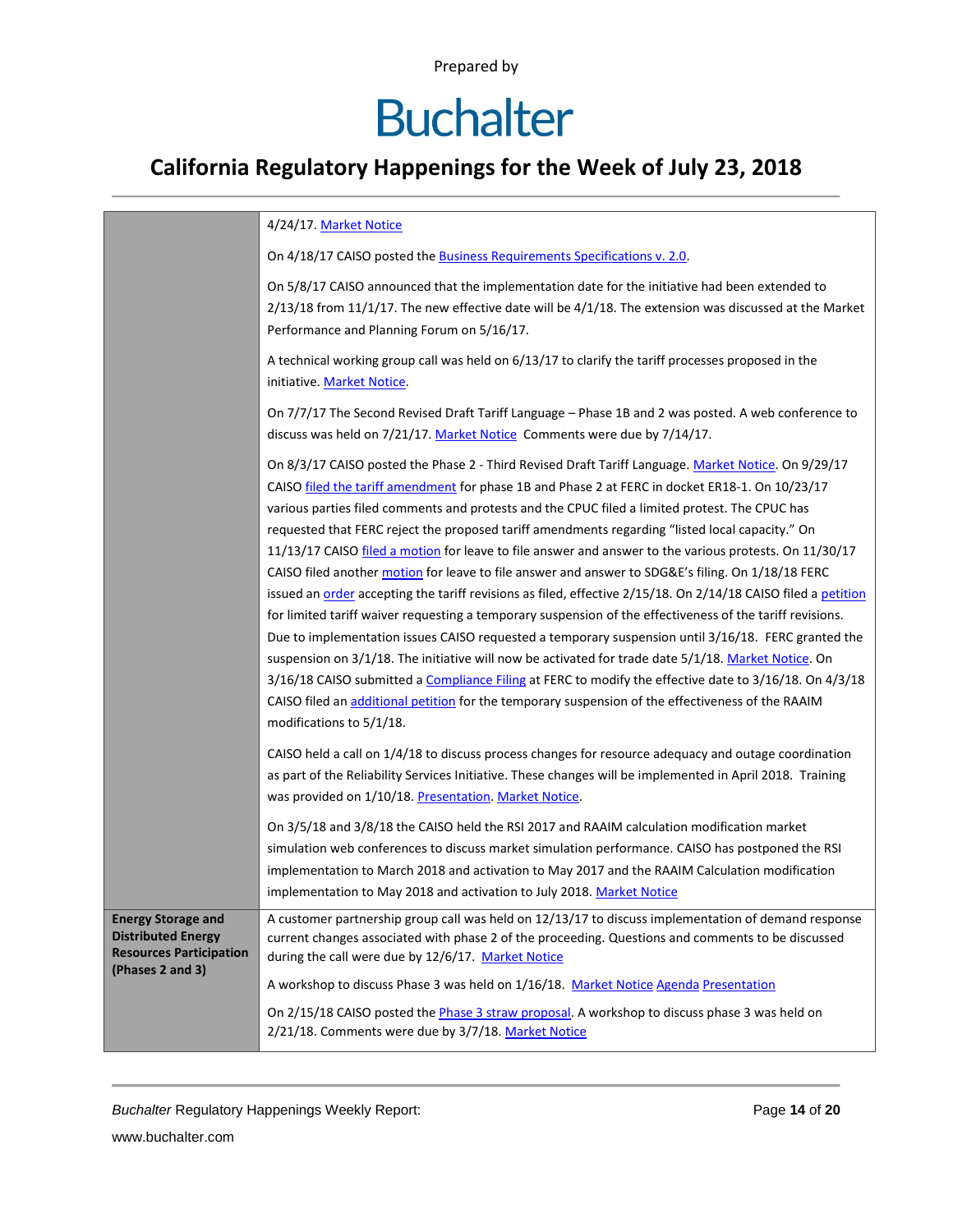## **Buchalter**

### **California Regulatory Happenings for the Week of July 23, 2018**

|                                                                                                    | A workshop to discuss Phase 2 was held on 2/27/18. Market Notice Presentation                                                                                                                                                                         |  |  |  |
|----------------------------------------------------------------------------------------------------|-------------------------------------------------------------------------------------------------------------------------------------------------------------------------------------------------------------------------------------------------------|--|--|--|
|                                                                                                    | On 2/22/18 CAISO posted the Phase 3 straw proposal. A technical working group meeting was held on<br>3/29/18. Comments were due by 4/9/18. Market Notice. Agenda                                                                                      |  |  |  |
|                                                                                                    | A customer partnership group call was held on 3/27/18 to discuss implantation of current Demand<br>Response changes associated with Phase 2. Market Notice                                                                                            |  |  |  |
|                                                                                                    | On 4/9/18 CAISO posted the revised draft tariff language for Phase 2. Comments were due by 4/16/18.<br><b>Market Notice</b>                                                                                                                           |  |  |  |
|                                                                                                    | A customer partnership group call was held on 4/25/18 to discuss implementation of current demand<br>response changes associated with phase 2. Questions and comments were due in advance of the call by<br>4/18/18. Market Notice Presentation       |  |  |  |
|                                                                                                    | On 4/30/18 CAISO posted the Phase 3 revised straw proposal. A call to discuss was held on 5/10/18.<br>Comments are due by 5/21/18. Market Notice                                                                                                      |  |  |  |
|                                                                                                    | A customer partnership group call was held on 6/1/18 to discuss implementation of current DR changes<br>associated with phase 2 of the proceeding. Market Notice                                                                                      |  |  |  |
|                                                                                                    | A public stakeholder working group call was held on 6/5/18 to discuss the phase 3 revised straw<br>proposal. Written comments were due by 6/15/18. Market Notice.                                                                                     |  |  |  |
|                                                                                                    | A meeting was held on 6/25/18 to discuss additional changes to the revised straw proposal for Phase 3.<br>Agenda and Presentation. Comments are due by 7/3/18.                                                                                        |  |  |  |
|                                                                                                    | On 7/2/18 the Phase 2 implementation customer partnership group held a call to discuss current<br>changes related to this initiatives' implementation. Market Notice                                                                                  |  |  |  |
|                                                                                                    | A meeting was held on 7/16/18 to discuss the Draft Final Proposal for Phase 3. Comments are due by<br>7/27/18. Market Notice Presentation                                                                                                             |  |  |  |
|                                                                                                    | A call was held on 7/24/18 to discuss implementation of current Demand Response changes associated<br>with Phase 2. Questions and comments were due by 7/17/18. Market Notice Presentation                                                            |  |  |  |
| <b>Transmission Access</b><br><b>Charge Options for</b><br><b>Integrating New</b><br>Participating | CAISO held a stakeholder meeting in Folsom on 12/13/16 to review the draft final proposal for the TAC<br>Options Initiative. On 12/6/16, CAISO posted the draft final proposal. Market Notice Presentation. The<br>comment deadline ended on 1/11/17. |  |  |  |
| <b>Transmission Owners</b>                                                                         | On 12/20/16, CAISO posted an addendum to the draft regional framework proposal. The addendum is<br>intended to provide clarifications in light of questions raised at the 12/13/16 workshop. Comments were<br>due by 1/11/17. Market Notice           |  |  |  |
|                                                                                                    | On 3/2/17 CAISO posted a summary of stakeholder comments and the CAISO's responses. Summary                                                                                                                                                           |  |  |  |
| <b>Regional Resource</b><br><b>Adequacy</b>                                                        | On 12/1/16, CAISO posted a Regional Framework Proposal. A meeting was held on 12/8/16 to review the<br>draft final proposal. Market Notice. The comment deadline was 1/11/17.                                                                         |  |  |  |
|                                                                                                    | On 3/1/17 CAISO posted the draft regional framework proposal stakeholder comments and CAISO<br>responses.                                                                                                                                             |  |  |  |
| <b>Regional Integration</b><br><b>California GHG</b>                                               | The CAISO held a stakeholder meeting on 5/31/17 to discuss the draft final proposal for the initiative. On                                                                                                                                            |  |  |  |

*Buchalter* Regulatory Happenings Weekly Report: Page **15** of **20**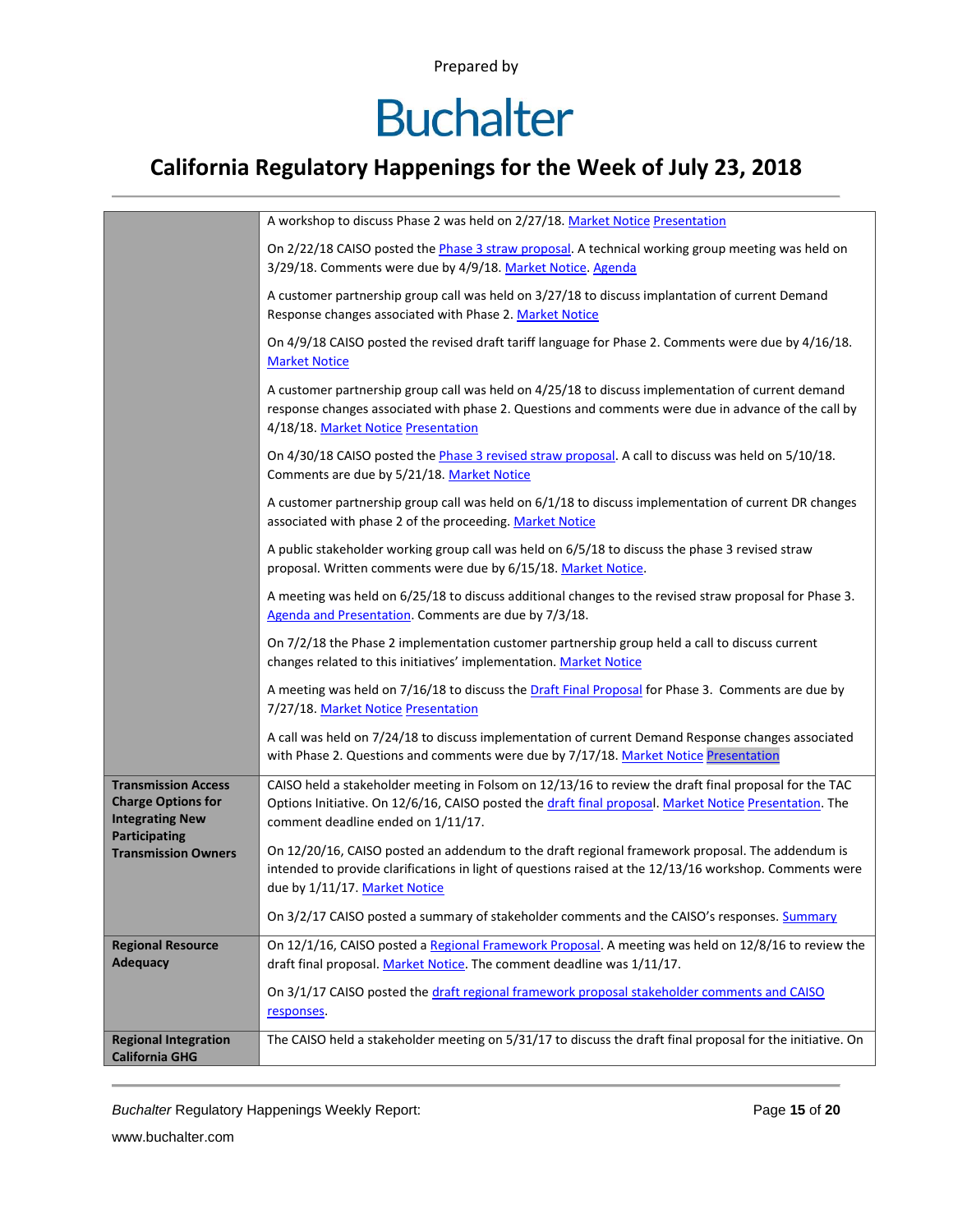# **Buchalter**

### **California Regulatory Happenings for the Week of July 23, 2018**

| compliance                                                             | 5/25/17 CAISO posted the Draft Final Proposal.                                                                                                                                                                                                                                                                                                                                                                                                                                                                                                                                                                                  |  |  |  |  |  |
|------------------------------------------------------------------------|---------------------------------------------------------------------------------------------------------------------------------------------------------------------------------------------------------------------------------------------------------------------------------------------------------------------------------------------------------------------------------------------------------------------------------------------------------------------------------------------------------------------------------------------------------------------------------------------------------------------------------|--|--|--|--|--|
|                                                                        | On 6/22/17 CAISO held a call to discuss a revised draft final proposal. Market Notice Presentation. On<br>6/26/17 CAISO posted the Revised Draft Final Proposal. Comments were due by 7/6/17.                                                                                                                                                                                                                                                                                                                                                                                                                                   |  |  |  |  |  |
|                                                                        | A stakeholder call was held on 12/4/17 to continue discussions on the initiative and the attribution<br>accuracy report. Comments on materials presented were due by 12/18/17. Market Notice. Presentation.<br><b>CAISO</b> presentation                                                                                                                                                                                                                                                                                                                                                                                        |  |  |  |  |  |
|                                                                        | On 2/20/18 CAISO posted the updated Second Revised Draft Final Proposal. A call to discuss was held on<br>2/22/18. Market Notice Recording                                                                                                                                                                                                                                                                                                                                                                                                                                                                                      |  |  |  |  |  |
|                                                                        | On 4/25/18 CAISO posted the Third Revised Draft Final Proposal. A web conference to discuss was held<br>on 5/2/18. Market Notice Presentation. Comments were due by 5/23/18.                                                                                                                                                                                                                                                                                                                                                                                                                                                    |  |  |  |  |  |
|                                                                        | On 7/12/18 CAISO posted the draft tariff language. CAISO will host a call on 8/9/18 to discuss the draft<br>tariff language, comments are due by 8/2/18. Market Notice                                                                                                                                                                                                                                                                                                                                                                                                                                                          |  |  |  |  |  |
| <b>Miscellaneous Tariff</b><br><b>Revisions</b>                        | On 4/23/18 CAISO released the 2018 Draft Tariff Clarification Language. Matrix. Comments were due by<br>$5/1/18$ and a call was held on $5/8/18$ .<br><b>Market Notice</b>                                                                                                                                                                                                                                                                                                                                                                                                                                                      |  |  |  |  |  |
|                                                                        | On 6/14/18 the CAISO submitted its tariff clarification amendment in ER18-1787. The CAISO has<br>requested an order by 10/1/18.                                                                                                                                                                                                                                                                                                                                                                                                                                                                                                 |  |  |  |  |  |
| <b>Review Transmission</b><br><b>Access Charge</b><br><b>Structure</b> | On 4/12/17 CAISO posted a background white paper entitled "How Transmission Cost Recovery Through<br><b>Transmission Access Charge Works Today.</b> "                                                                                                                                                                                                                                                                                                                                                                                                                                                                           |  |  |  |  |  |
|                                                                        | On 6/30/17 CAISO posted the issue paper. A stakeholder meeting was held on 7/12/17. Market Notice<br>Presentation. A working group meeting was held on 8/29/17 to discuss the 6/30/17 issue paper. An<br>additional meeting to discuss is scheduled for 9/25/17. Comments following the meeting were due by<br>10/13/17. Market Notice On 9/15/17 CAISO posted Supporting Materials. On 9/20/17 CAISO posted the<br>questions submitted by stakeholders on Clean Coalition's proposed solution presenting during the<br>8/29/17 working group meeting. These questions were discussed at the 9/25/17 meeting. Market<br>Notice. |  |  |  |  |  |
|                                                                        | On 10/18/17 CAISO announced that the straw proposal had been postponed.                                                                                                                                                                                                                                                                                                                                                                                                                                                                                                                                                         |  |  |  |  |  |
|                                                                        | On 1/11/18 CAISO posted the Straw Proposal. A meeting to discuss was held on 1/18/18. Comments<br>were due by 2/15/18. Market Notice                                                                                                                                                                                                                                                                                                                                                                                                                                                                                            |  |  |  |  |  |
|                                                                        | A meeting was held on 4/11/18 to discuss the revised straw proposal. Comments on the proposal were<br>due by 4/25/18. Market Notice Presentation.                                                                                                                                                                                                                                                                                                                                                                                                                                                                               |  |  |  |  |  |
|                                                                        | On 6/22/18 CAISO issued a second revised straw proposal. A meeting to discuss was held on 6/28/18.<br><b>Market Notice Presentation</b>                                                                                                                                                                                                                                                                                                                                                                                                                                                                                         |  |  |  |  |  |
| <b>Imbalance</b><br>Conformance<br><b>Enhancements</b>                 | On 11/29/17 CAISO announced a new initiative Imbalance Conformance Enhancements. An issue paper<br>and straw proposal was posted and a call to discuss was held on 12/8/17. Market Notice. Presentation<br><b>Issue Paper and Straw Proposal</b>                                                                                                                                                                                                                                                                                                                                                                                |  |  |  |  |  |
|                                                                        | The scope of the initiative it so clarify the CAISO's authority to conform for imbalance in both real time                                                                                                                                                                                                                                                                                                                                                                                                                                                                                                                      |  |  |  |  |  |

*Buchalter* Regulatory Happenings Weekly Report: Page **16** of **20**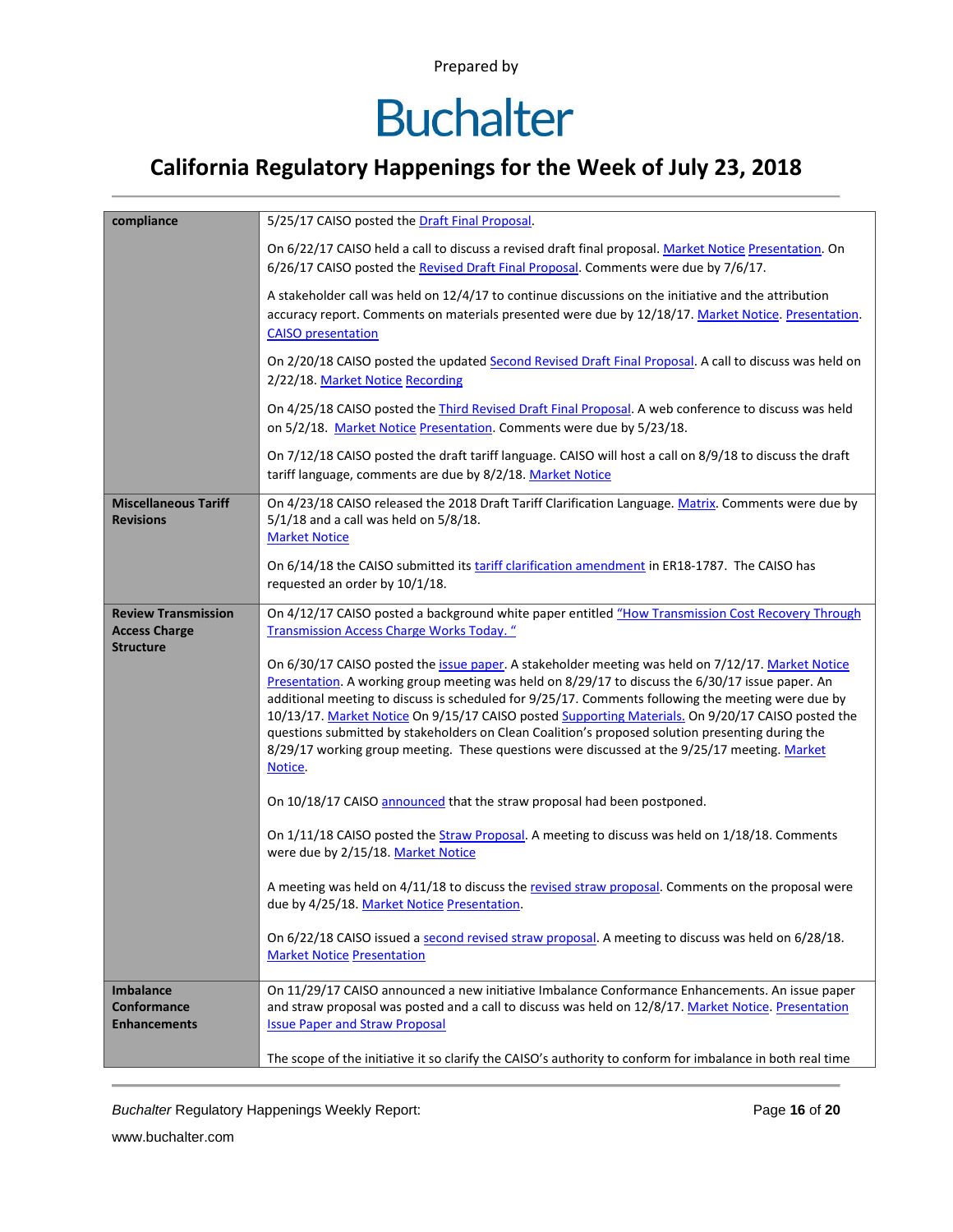### **Buchalter**

### **California Regulatory Happenings for the Week of July 23, 2018**

|                                                        | and the day ahead. The initiative will also propose enhancements for the conformance limiter to ensure<br>price spikes do not result. Comments were due by 12/20/17.                                                                                                                                                                                                                                                                                                                                                                                                                                                                                                                                                                                                                                                                                                                                                                                                                                                             |  |  |  |  |
|--------------------------------------------------------|----------------------------------------------------------------------------------------------------------------------------------------------------------------------------------------------------------------------------------------------------------------------------------------------------------------------------------------------------------------------------------------------------------------------------------------------------------------------------------------------------------------------------------------------------------------------------------------------------------------------------------------------------------------------------------------------------------------------------------------------------------------------------------------------------------------------------------------------------------------------------------------------------------------------------------------------------------------------------------------------------------------------------------|--|--|--|--|
|                                                        | On 1/30/18 CAISO posted the Draft Final Proposal. A call to discuss was held on 2/6/18. Market Notice<br><b>Agenda and Presentation</b>                                                                                                                                                                                                                                                                                                                                                                                                                                                                                                                                                                                                                                                                                                                                                                                                                                                                                          |  |  |  |  |
|                                                        | On 3/14/18 CAISO posted the Updated Draft Final Proposal. Market Notice. Comments were due by<br>$3/21/18$ .                                                                                                                                                                                                                                                                                                                                                                                                                                                                                                                                                                                                                                                                                                                                                                                                                                                                                                                     |  |  |  |  |
|                                                        | On 7/10/18 CAISO posted the Business Requirement Specifications for implementation of the initiative.                                                                                                                                                                                                                                                                                                                                                                                                                                                                                                                                                                                                                                                                                                                                                                                                                                                                                                                            |  |  |  |  |
| <b>Reliability Coordinator</b>                         | On 1/2/18 CAISO announced that it would become its own Reliability Coordinator and offer these<br>services to other balancing authorities and transmission operators in the western US. These services<br>include outage coordination, day-ahead planning and real-time monitoring for reliability. In order to<br>accomplish this task, CAISO gave notice of withdrawal to its current reliability coordinator Peak<br>Reliability. CAISO also provided withdrawal to the agencies funding the agreement with Peak Reliability,<br>including, but not limited to, BANC, WAPA, LADWP, APS, BPA, IID, MID, PacifiCorp, SMUD, Salt River<br>Project, and TID. An informational call was held on 1/4/18 and public meetings in Folsom, Portland and<br>Phoenix on 1/17/18, 1/18/18 and 1/19/18 respectively. Market Notice<br>On 3/13/18 CAISO launched its Reliability Coordinator Services Rates, Terms and Conditions initiative. A<br>stakeholder meeting was held 4/12/18 to discuss the straw proposal. Revised Market Notice |  |  |  |  |
|                                                        | Presentation. The comment deadline was extended to 5/4/18. Market Notice<br>On 6/20/18 CAISO issued a draft final proposal. A meeting to discuss was held on 6/27/18. Market Notice<br>Presentation                                                                                                                                                                                                                                                                                                                                                                                                                                                                                                                                                                                                                                                                                                                                                                                                                              |  |  |  |  |
|                                                        | On 7/18/18 CAISO posted the draft tariff language and the draft reliability coordinator services<br>agreement. A web conference to discuss was held on 7/27/18. Market Notice. Comments are due by<br>$8/10/18$ .                                                                                                                                                                                                                                                                                                                                                                                                                                                                                                                                                                                                                                                                                                                                                                                                                |  |  |  |  |
| Interconnection<br><b>Process Enhancements</b><br>2018 | On 1/4/18 CAISO launched a new initiative, Interconnection Process Enhancements 2018. On 1/17/18<br>the CAISO posted the issue paper. A stakeholder meeting was held on 1/24/18. Comments were due by<br>2/7/18. The initiative will evaluate potential changes to enhance the CAISO generator interconnection<br>procedures and agreements. Market Notice Topics fall into six broad categories, 1. Deliverability; 2.<br>Energy Storage; 3. Generator Interconnection Agreements; 4. Interconnection Financial Security and Cost<br>Responsibility; 5. Interconnection Requests; and 6. Modifications. Presentation<br>On 5/9/18 CAISO posted the Straw Proposal. A meeting to discuss was held on 5/21/18. Market Notice                                                                                                                                                                                                                                                                                                      |  |  |  |  |
|                                                        | A call was held on 7/17/18 to discuss the revised straw proposal. Comments are due by 7/31/18. Market<br><b>Notice</b>                                                                                                                                                                                                                                                                                                                                                                                                                                                                                                                                                                                                                                                                                                                                                                                                                                                                                                           |  |  |  |  |
| <b>Day-Ahead Market</b>                                | On 2/8/18 CAISO launched a new initiative, Day-Ahead Market Enhancements. This initiative will address                                                                                                                                                                                                                                                                                                                                                                                                                                                                                                                                                                                                                                                                                                                                                                                                                                                                                                                           |  |  |  |  |
| <b>Enhancements</b>                                    | ramping and uncertainty previously left to be resolved by the real-time market. A stakeholder meeting<br>was held on 3/7/18 to discuss the issue paper and straw proposal. Enhancements to be considered                                                                                                                                                                                                                                                                                                                                                                                                                                                                                                                                                                                                                                                                                                                                                                                                                         |  |  |  |  |
|                                                        | include combining the Integrated Forward Market with the Residual Unit Commitment process, changing                                                                                                                                                                                                                                                                                                                                                                                                                                                                                                                                                                                                                                                                                                                                                                                                                                                                                                                              |  |  |  |  |
|                                                        | the day-ahead scheduling granularity from hourly to 15-minute and adding an imbalance reserve<br>product. At the kickoff meeting, CAISO discussed additional design elements. Market Notice. On 2/28/18<br>CAISO posted the <i>issue paper/straw proposal</i> . Comments on the issue paper were due by 3/21/18.                                                                                                                                                                                                                                                                                                                                                                                                                                                                                                                                                                                                                                                                                                                 |  |  |  |  |

*Buchalter* Regulatory Happenings Weekly Report: Page **17** of **20**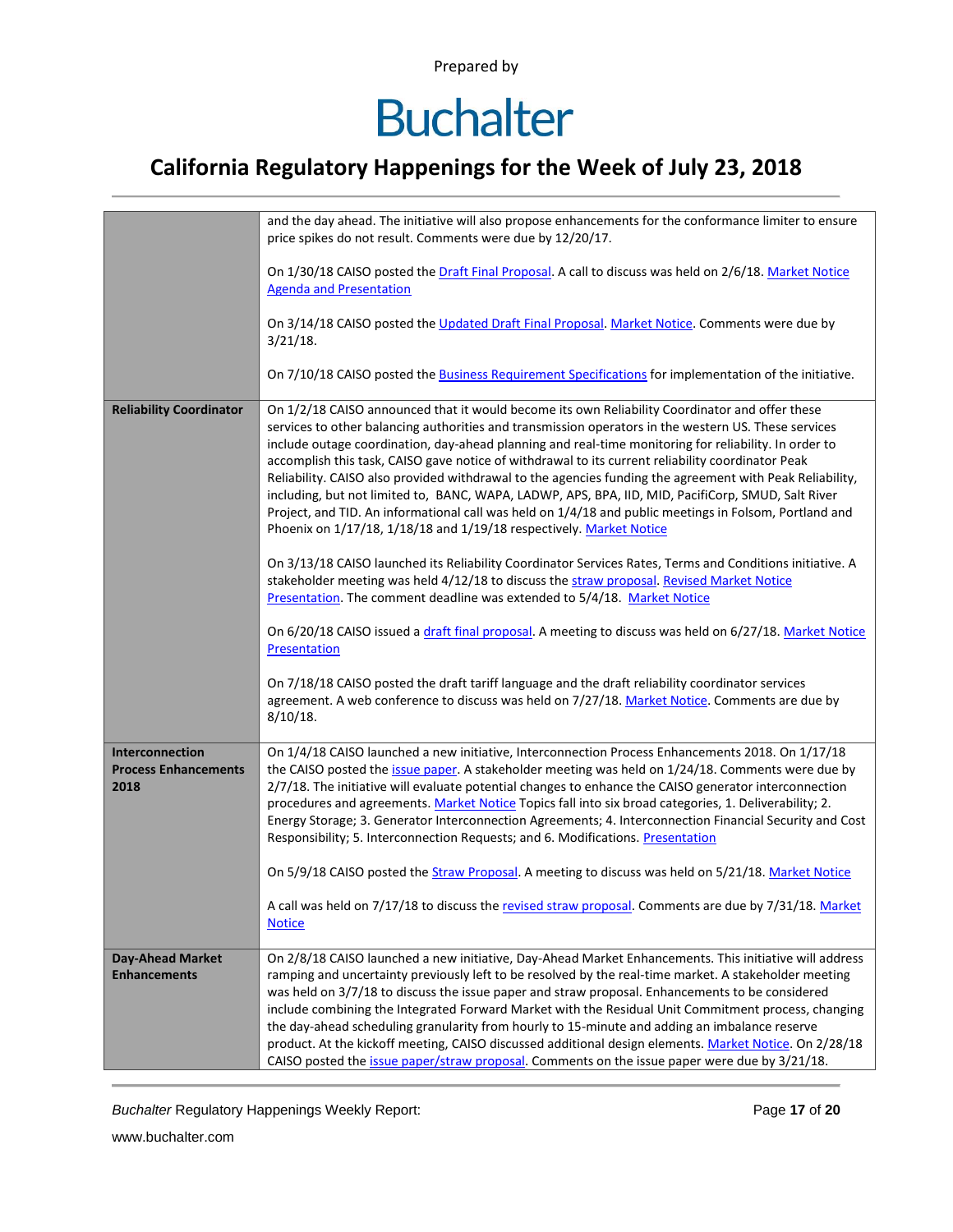### **Buchalter**

### **California Regulatory Happenings for the Week of July 23, 2018**

| Presentation.                                                                                                                      |
|------------------------------------------------------------------------------------------------------------------------------------|
| On 4/13/18 CAISO posted the revised straw proposal. A meeting to discuss was held on 4/18/18. Market<br><b>Notice Presentation</b> |
| A meeting was held on 6/19/18 to discuss updates to the revised straw proposal. Presentation                                       |
| A meeting to discuss flexible ramping product requirements was held on 7/2/18. Presentation Design<br><b>Elements Matrix</b>       |

#### **Federal Energy Regulatory Commission**

| <b>Issue</b>                                                                               | <b>Latest Developments</b>                                                                                                                                                                                                                                                                                                                                                                                                                                                                                                                                                                                                                                                 |  |  |  |  |
|--------------------------------------------------------------------------------------------|----------------------------------------------------------------------------------------------------------------------------------------------------------------------------------------------------------------------------------------------------------------------------------------------------------------------------------------------------------------------------------------------------------------------------------------------------------------------------------------------------------------------------------------------------------------------------------------------------------------------------------------------------------------------------|--|--|--|--|
| <b>Large Generator</b><br><b>Interconnection</b><br><b>Reforms NOPR RM17-</b><br>$8 - 000$ | On 12/15/16 FERC proposed reforms to its large generator interconnection processes aimed at<br>improving the efficiency of processing interconnection requests, removing barriers to needed resource<br>development, and assuring continued reliability of the grid. The NOPR revises regulations, the pro forma<br>Large Generator Interconnection Procedures and the pro forma LGIA. While the NOPR applies to large<br>generating facilities (>20MW), the NOPR does seek comment on whether any of the proposed changes<br>should be applied to small generating facilities. News Release NOPR. Comments were due 60 days after<br>publication in the Federal Register. |  |  |  |  |
|                                                                                            | On 2/23/17, the Commission extended the comment deadline to 4/13/17. On 4/28/17 MID filed an<br>answer.                                                                                                                                                                                                                                                                                                                                                                                                                                                                                                                                                                    |  |  |  |  |
|                                                                                            | On 7/3/17 Sunflower Electric Power Corporation Mid-Kansas Electric Company requested leave to<br>submit out of time comments. On 7/20/17 Renewable Energy Systems Americas, Inc. submitted a motion<br>to intervene out of time.                                                                                                                                                                                                                                                                                                                                                                                                                                           |  |  |  |  |
|                                                                                            | FERC convened a technical conference on April 3 <sup>rd</sup> and 4 <sup>th</sup> to discuss issues related to the coordination of<br>Affected Systems raised in the complaint filed by EDF Renewable Energy against MISO, Southwest Power<br>pool and PJM and this Notice of Proposed Rulemaking.                                                                                                                                                                                                                                                                                                                                                                         |  |  |  |  |
|                                                                                            | On 4/19/18 the Commission issued a final rule, Order 845. The final rule amends the pro forma Large<br>Generator Interconnection Procedures and the pro forma Large Generator Interconnection Agreement.<br>The rule will become effective 75 days after publication in the Federal Register.                                                                                                                                                                                                                                                                                                                                                                              |  |  |  |  |
|                                                                                            | On 5/17/18 various parties submitted motions (and subsequently comments in support) requesting an<br>extension of the time period to comply with Order 845. On 6/1/18 FERC granted the extension to<br>11/5/18.                                                                                                                                                                                                                                                                                                                                                                                                                                                            |  |  |  |  |
| <b>Grid Reliability and</b><br><b>Resilience Pricing</b><br>$(AD18-7)$                     | On 1/8/18 FERC initiated this proceeding after terminating RM18-1, a rulemaking tasked with evaluating<br>the DOE pricing proposal. This proceeding will holistically examine the resiliency of the market and asks<br>RTOs and ISOs to provide information on whether the Commission needs to act regarding resiliency.<br>RTOs filed comments on 3/9/18, including CAISO.                                                                                                                                                                                                                                                                                                |  |  |  |  |
|                                                                                            | On 3/14/18 various energy industry associations filed a joint motion for a 30-day extension of time to file<br>reply comments. On 3/20/18 FERC extended the deadline to submit reply comments to 5/9/18.                                                                                                                                                                                                                                                                                                                                                                                                                                                                   |  |  |  |  |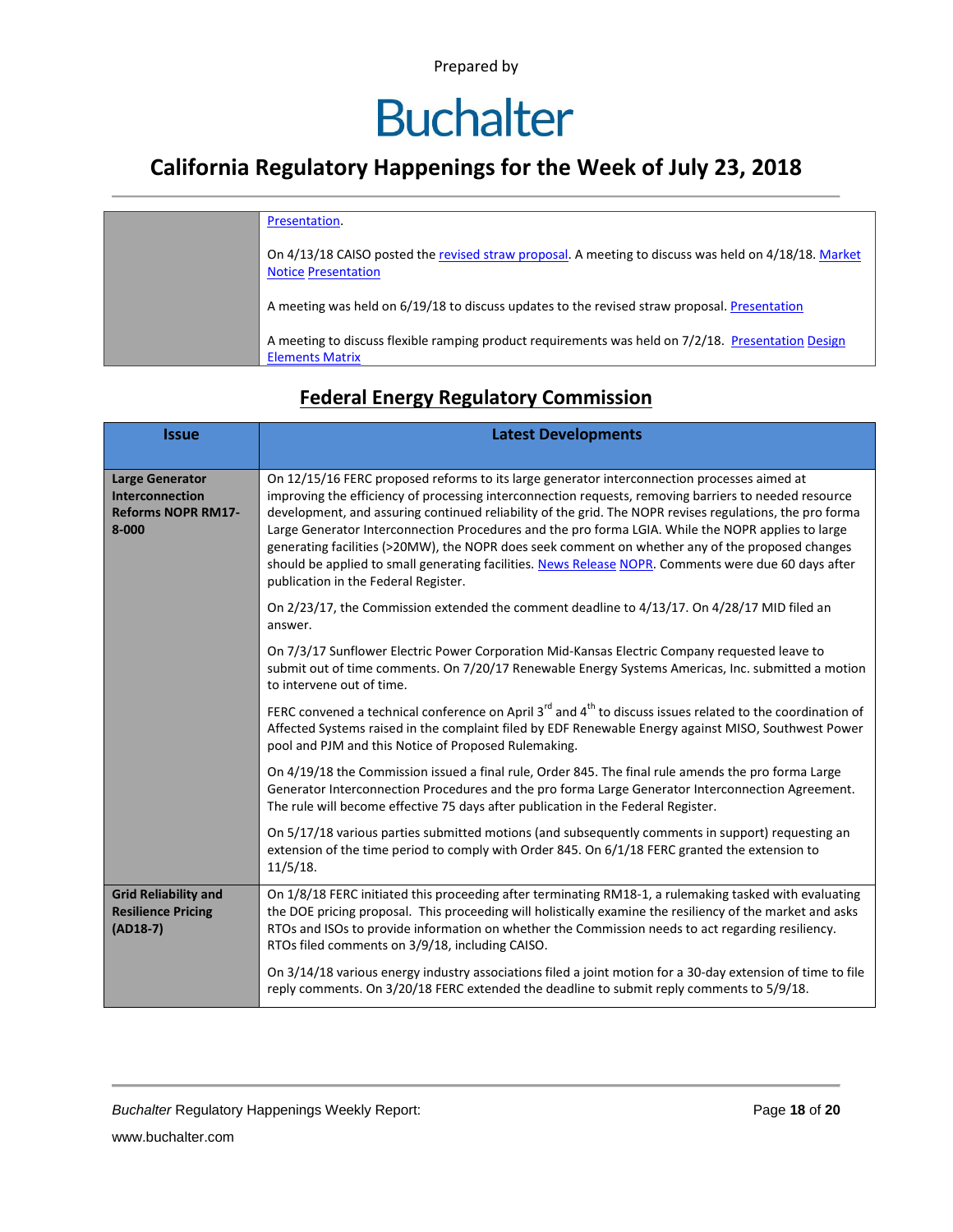### **Buchalter**

### **California Regulatory Happenings for the Week of July 23, 2018**

#### **Upcoming Meetings**

| <b>July 2018</b>                                                                                     |                                                                                                                                                  |                                                                                                 |                                                                                                                                                                                                                                                                                                                |                         |
|------------------------------------------------------------------------------------------------------|--------------------------------------------------------------------------------------------------------------------------------------------------|-------------------------------------------------------------------------------------------------|----------------------------------------------------------------------------------------------------------------------------------------------------------------------------------------------------------------------------------------------------------------------------------------------------------------|-------------------------|
| <b>Monday</b>                                                                                        | <b>Tuesday</b>                                                                                                                                   | Wednesday                                                                                       | <b>Thursday</b>                                                                                                                                                                                                                                                                                                | <b>Friday</b>           |
| 30                                                                                                   | 31<br><b>CPUC Pre-hearing</b><br>conference for<br>various California<br>High-Speed Rail<br>Authority<br>applications for<br>grade crossings 1pm | $\mathbf{1}$<br><b>CPUC Prehearing</b><br>conference in<br>Resource Adequacy<br>Proceeding 10am | $\overline{2}$<br><b>CAISO Market</b><br>Update Call 10:15am<br>CEC/CPUC Joint<br>Agency Workshop<br>on Climate<br>Adaptation and<br>Resiliency 10am<br><b>CAISO Capacity</b><br>Procurement<br>Mechanism<br>Significant Event<br>WebConf 9am<br><b>CPUC Oral Argument</b><br>in the PCIA<br>rulemaking 1:30pm | $\overline{\mathbf{3}}$ |
| 6<br>CPUC workshop to<br>consider strategies<br>and guidance for<br>climate change<br>adaptation 1pm | $\overline{z}$<br>CPUC workshop IRP<br>rulemaking 9:30am                                                                                         | 8                                                                                               | 9<br><b>CPUC Commission</b><br>meeting 9:30am<br><b>CAISO Regional</b><br>Integration and EIM<br><b>GHG Compliance</b><br>WebConf 1pm                                                                                                                                                                          | 10                      |